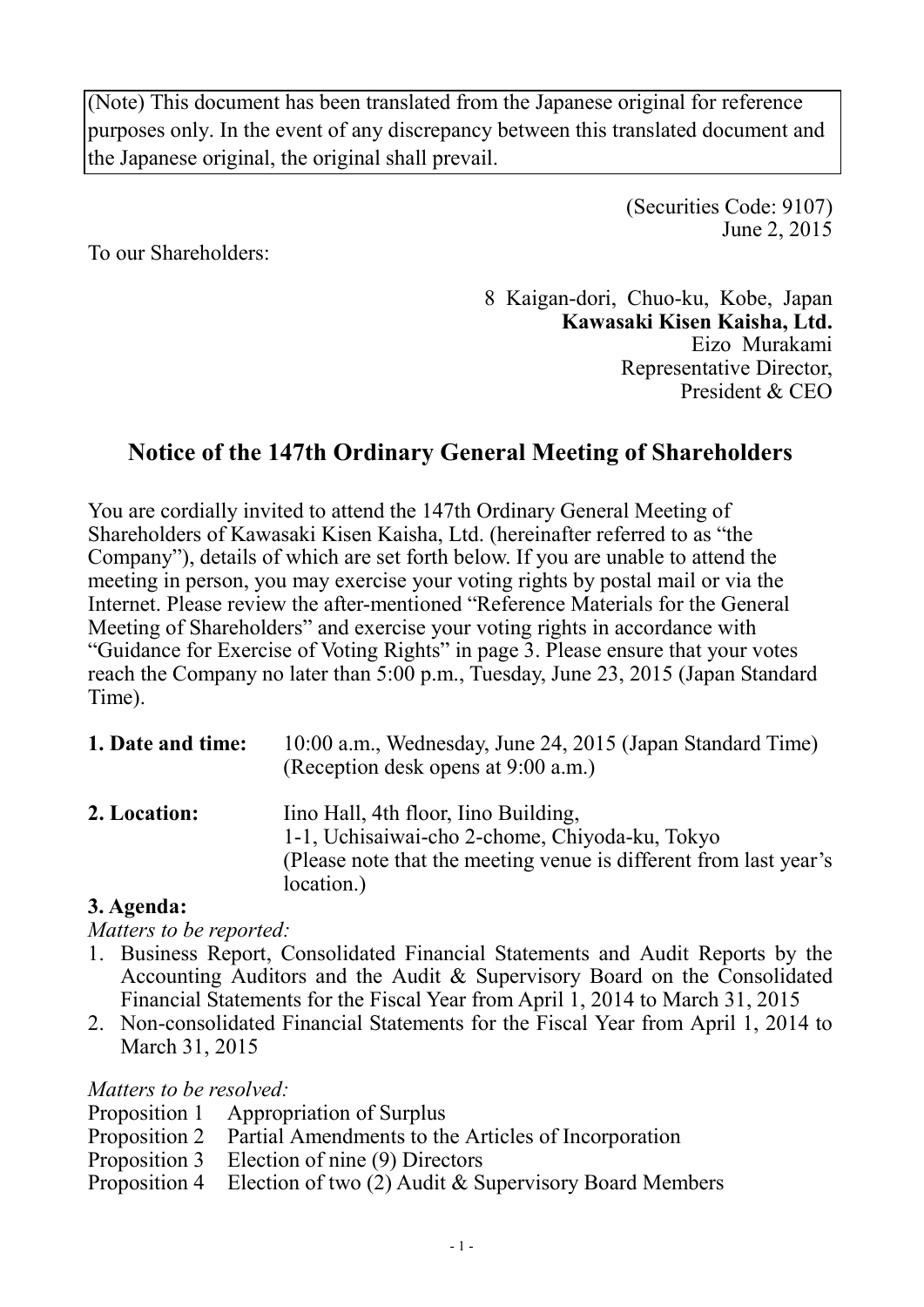### **Regarding Internet Disclosure**

This Notice and the Business Report for the 147th fiscal year has been posted on the Company's website.

- Of the Business Report for the 147th fiscal year, the following items have been posted on the Company's website shown below, in accordance with the provisions of relevant laws and regulations and Article 18 of the Company's Articles of Incorporation. As a consequence, the relevant documents are not included in the Business Report for the 147th fiscal year.
	- "System to Ensure Proper Business Operations"
	- "Basic Policy on Control of Company"
	- "Notes to Consolidated Financial Statements"
	- "Notes to Non-consolidated Financial Statements"

The Business Report for the 147th fiscal year and documents above are audited by Audit & Supervisory Board Members and Accounting Auditors to prepare their respective Audit Reports.

 If there are any amendments to Reference Materials for the General Meeting of Shareholders, Business Report, Consolidated Financial Statements and/or Non-consolidated Financial Statements, such amendments will be announced on the Company's website below (in Japanese only).

The Company's Website: http://www.kline.co.jp/ir/stock/meeting/index.html

<sup>-</sup> For those attending the meeting on the day, please submit the enclosed Voting Rights Exercise Form at the reception desk.

<sup>-</sup> In the event that the exercise of votes is duplicated by both the method of postal mail and the Internet, the vote received last shall be deemed valid. However, if the duplicate votes are received on the same date, the Internet vote shall be deemed valid.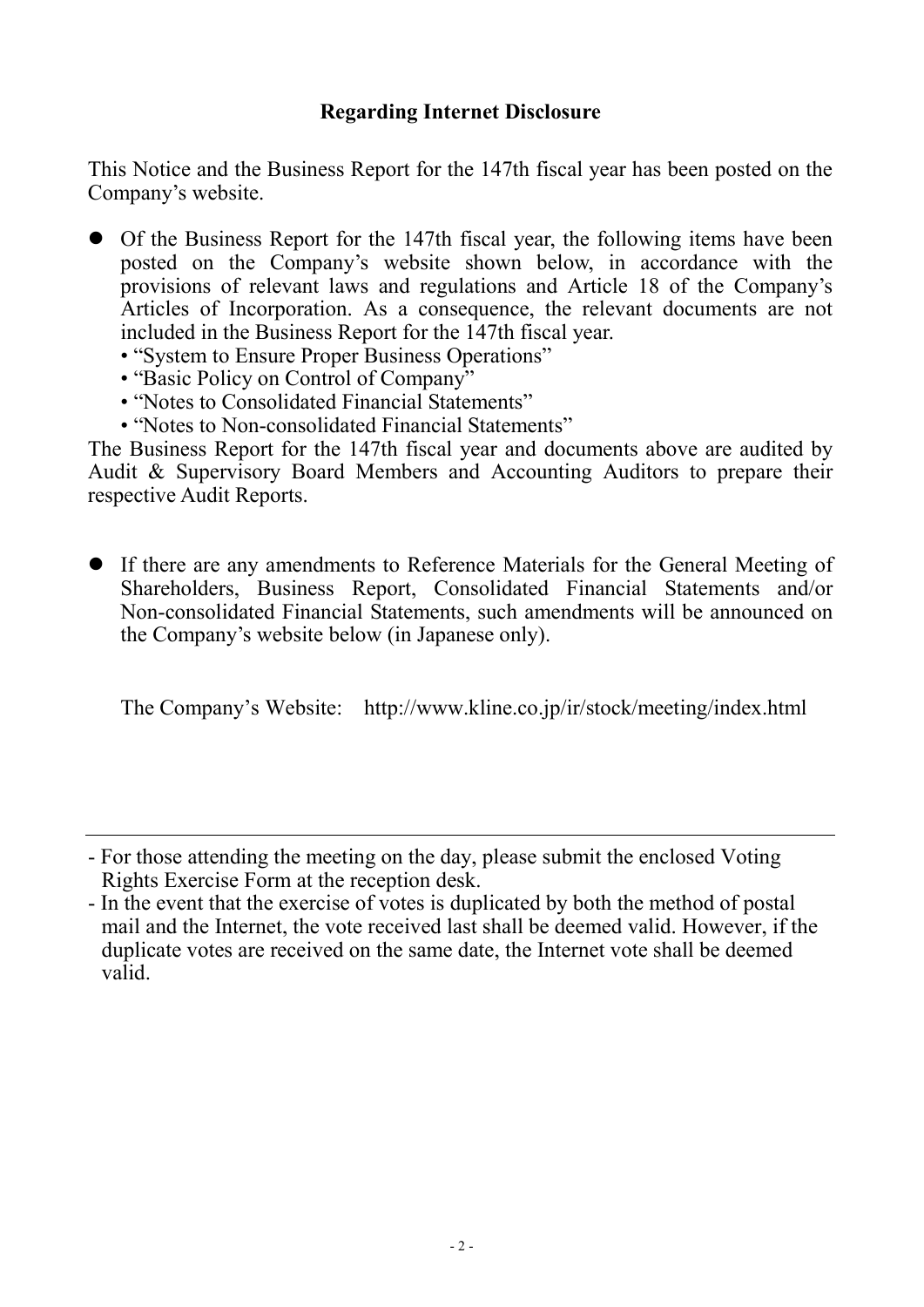### **Guidance for Exercise of Voting Rights**

Please exercise your voting rights after reviewing the Reference Materials for the General Meeting of Shareholders listed on pages 6 to 21.

You may exercise your voting rights by one of the following three methods.

### **1. By attending the shareholders' meeting**

Please submit the enclosed Voting Rights Exercise Form to the reception at the meeting venue.

Please also bring this Notice of the 147th Ordinary General Meeting of Shareholders with you to the meeting.

### **2. By submitting Voting Rights Exercise Form by postal mail**

Please indicate your approval or disapproval of each of the Propositions on the enclosed Voting Rights Exercise Form and send it by postal mail to arrive at the Company no later than 5:00 p.m., Tuesday, June 23, 2015 (Japan Standard Time).

### **3. By exercising voting rights via the Internet**

Please access the dedicated website for exercising voting rights (http://www.web54.net) and enter your vote for each Proposition by 5:00 p.m., Tuesday, June 23, 2015 (Japan Standard Time). Please see pages 4 to 5 for details.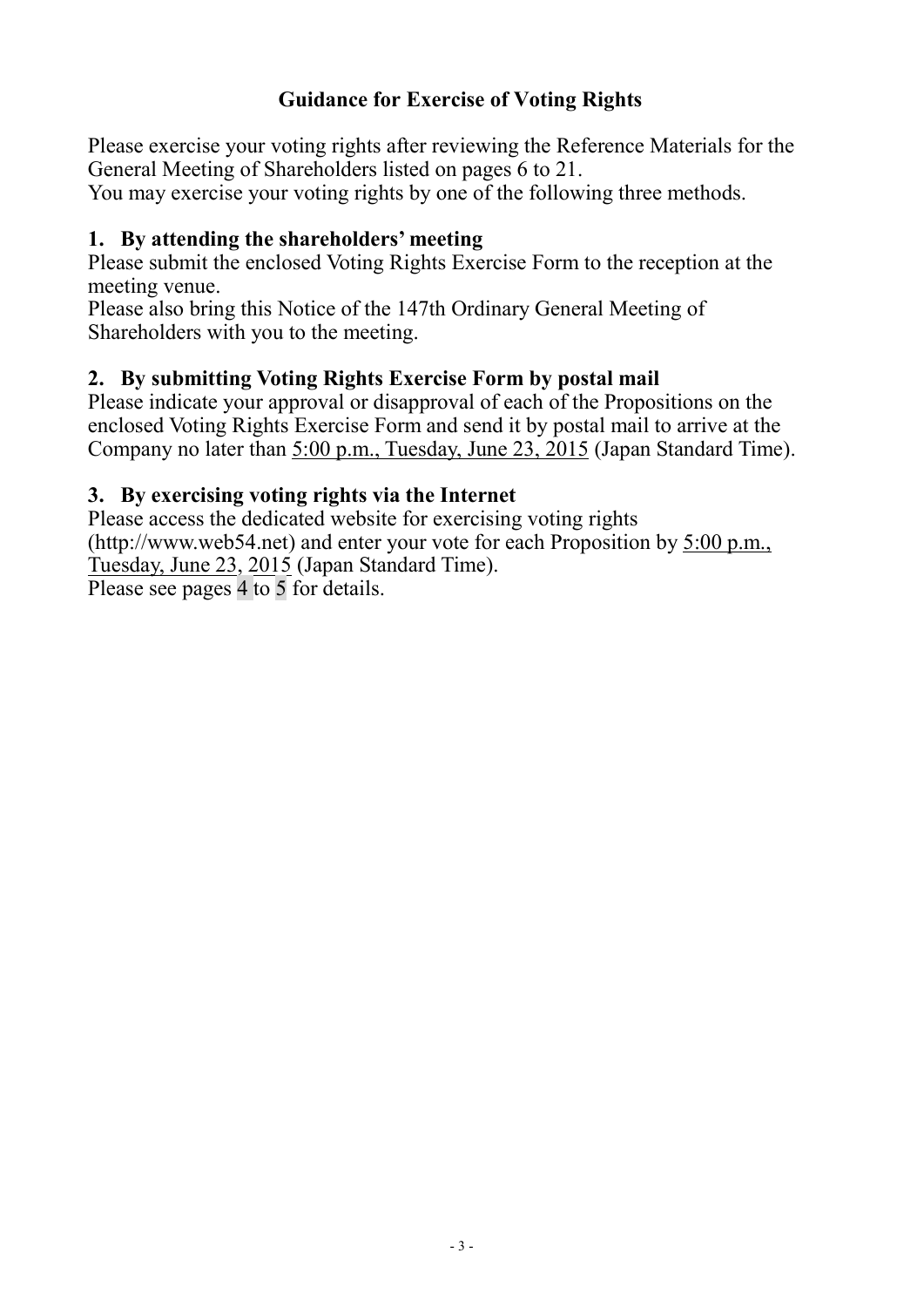#### **Exercise of Voting Rights via the Internet**

Please carefully read and understand the following matters before you exercise your voting rights via the Internet.

1. Website for voting

You can exercise your voting rights via the Internet by accessing the dedicated website (http://www.web54.net).

- 2. Handling of votes
	- (1) You need the "Voting Code" and the "Password" printed on the enclosed Voting Rights Exercise Form. Enter your vote of "for" or "against" by following the instructions on the screen.
	- (2) The deadline for voting is 5:00 p.m., Tuesday, June 23, 2015 (Japan Standard Time). An early exercise of your vote would be very much appreciated.
	- (3) If you exercise your voting rights multiple times, the one that reaches us last will be recorded as the effective vote. If both votes via the Internet and by postal mail arrive on the same day, the one exercised via the Internet will be recorded as the effective vote.
	- (4) You shall bear connection fees payable to the providers and communication expenses payable to telecommunication carriers (including dialup connection charges) to exercise your voting rights via the Internet.
- 3. Handling of "Password" and "Voting Code"
	- (1) The password is a means to verify identity of a person who exercises voting rights as the shareholder in question. Be sure to keep the password safely.
	- (2) If you repeatedly enter a wrong password for a certain number of times, access will be blocked and disabled. If you wish to have a password reissued, please follow the instructions on the screen for the necessary procedures.
	- (3) The "Voting Code" printed on the enclosed Voting Rights Exercise Form is valid only for the 147th Ordinary General Meeting of Shareholders.
- 4. System requirements

To exercise your voting rights via the Internet, you need the following systems environment:

- (1) The resolution of your monitor screen should be at least 800 x 600 (SVGA).
- $(2)$  The following applications must be available:
	- a. For web browser: Microsoft® Internet Explorer Ver. 5.01 SP2 (or higher)
	- b. For PDF file browser: Adobe® Acrobat® Reader<sup>TM</sup> Ver. 4.0 (or higher); Adobe® Reader® Ver.6.0 (or higher)
		- \* Internet Explorer, Adobe® Acrobat® Reader<sup>TM</sup>, and Adobe® Reader® are the registered trademarks or trademarks, or product names of Microsoft Corporation and Adobe Systems Incorporated, respectively, used in the United States and other countries.
		- \* These software programs are distributed free of charge from the respective companies' websites.
- (3) If your browser, add-in tools or such like have a pop-up blocker function, it must be deactivated (or temporarily deactivated), and the setting for privacy protection must also allow use of cookies on this site.
- (4) If you have any problem with connecting to the site above, it may be caused by the setting of your firewall proxy server, security software or other items. Please check your software settings.
- 5. Other inquiries
	- (1) Shareholders who have an account at a security firm Contact the security firm where you have an account.
	- (2) Shareholders who do not have an account at a security firm (shareholders who have a separate account)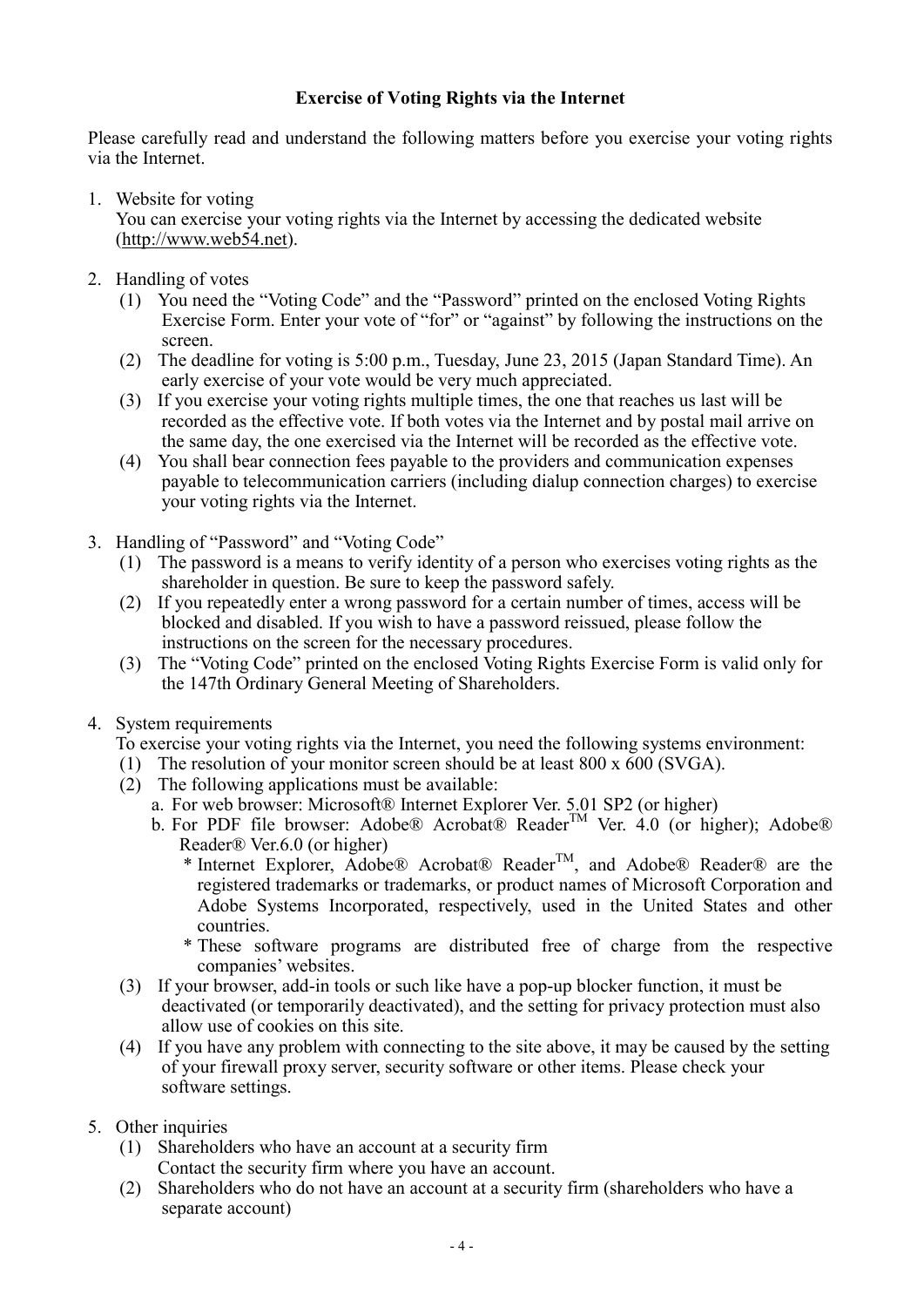Securities Agency Business Center, Sumitomo Mitsui Trust Bank, Limited [Telephone number within Japan] 0120-782-031 (Business hours: 9:00 – 17:00 except Saturdays, Sundays and official holidays, Japan Standard Time)

If you have any technical inquiries regarding the operation of a personal computer, etc. for voting on this site, contact the following:

Dedicated phone line for Securities Agency Web Support, Sumitomo Mitsui Trust Bank, Limited

[Telephone number within Japan] 0120-652-031 (Toll free) (Business hours: 9:00 – 21:00, Japan Standard Time)

\* Institutional investors may also use the "Electronic Voting Rights Exercise Platform" operated by ICJ to electronically exercise the voting rights for this General Meeting of Shareholders.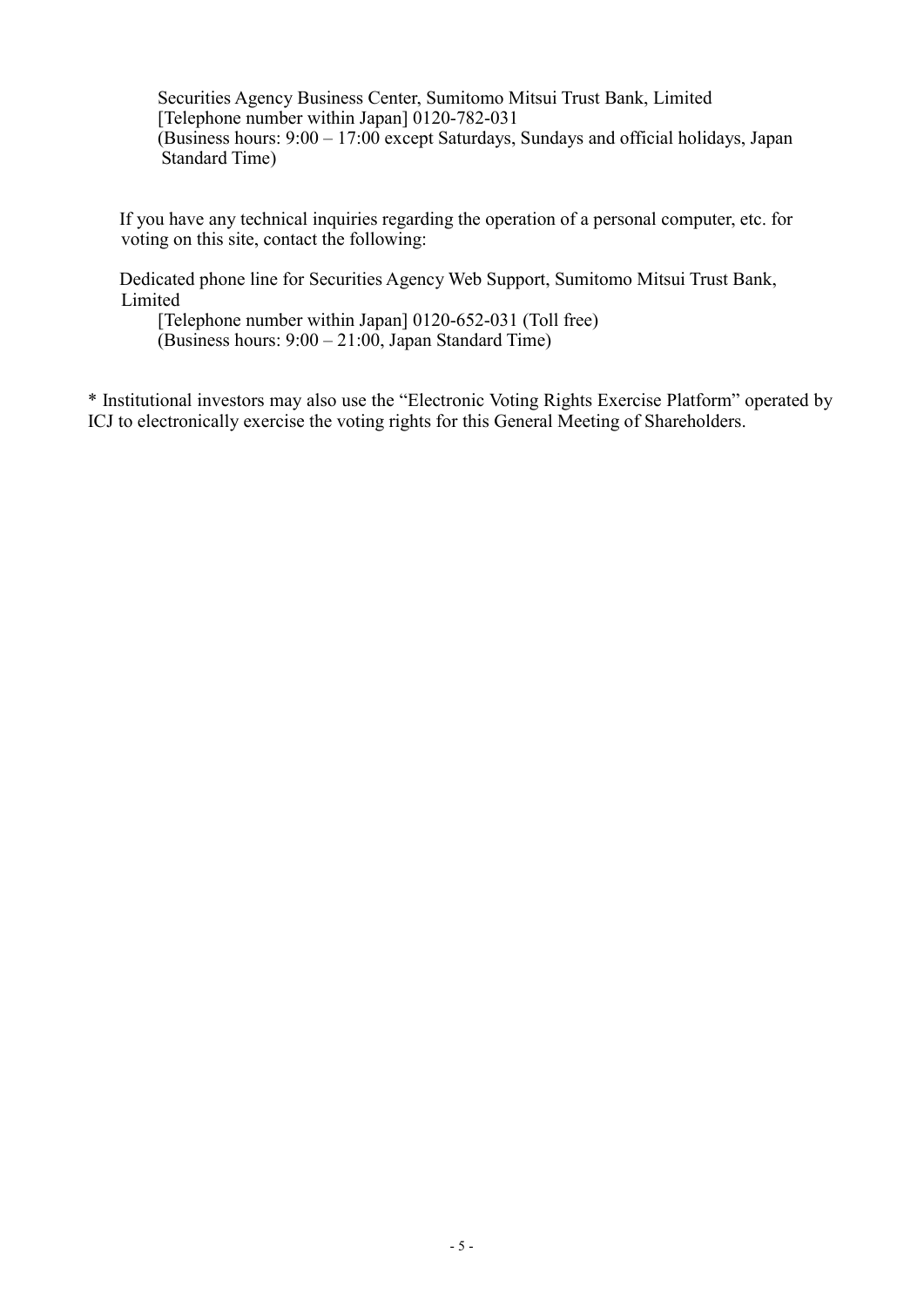## **Reference Materials for the General Meeting of Shareholders**

## **Proposition 1:** *Appropriation of Surplus*

The Company intends to carry out the appropriation of surplus in the following manner.

Matters concerning a year-end dividend

In consideration of such things as ensuring the maintenance of the reserves necessary for capital investment to establish sustainable growth and to improve and strengthen the group's fundamentals, the Company places utmost importance on maximizing the return to shareholders. The Company intends to carry out the year-end dividend for the current term in the following manner.

(1) Type of dividend

Cash

(2) Matters regarding allotment of year-end dividend to shareholders and its amount

6 yen per share of common stock of the Company Total amount of 5,624,996,418 yen

An annual dividend for this fiscal year will be 8.5 yen per share, after adding an interim dividend of 2.5 yen we have paid.

(3) The date on which the dividend takes effect

June 25, 2015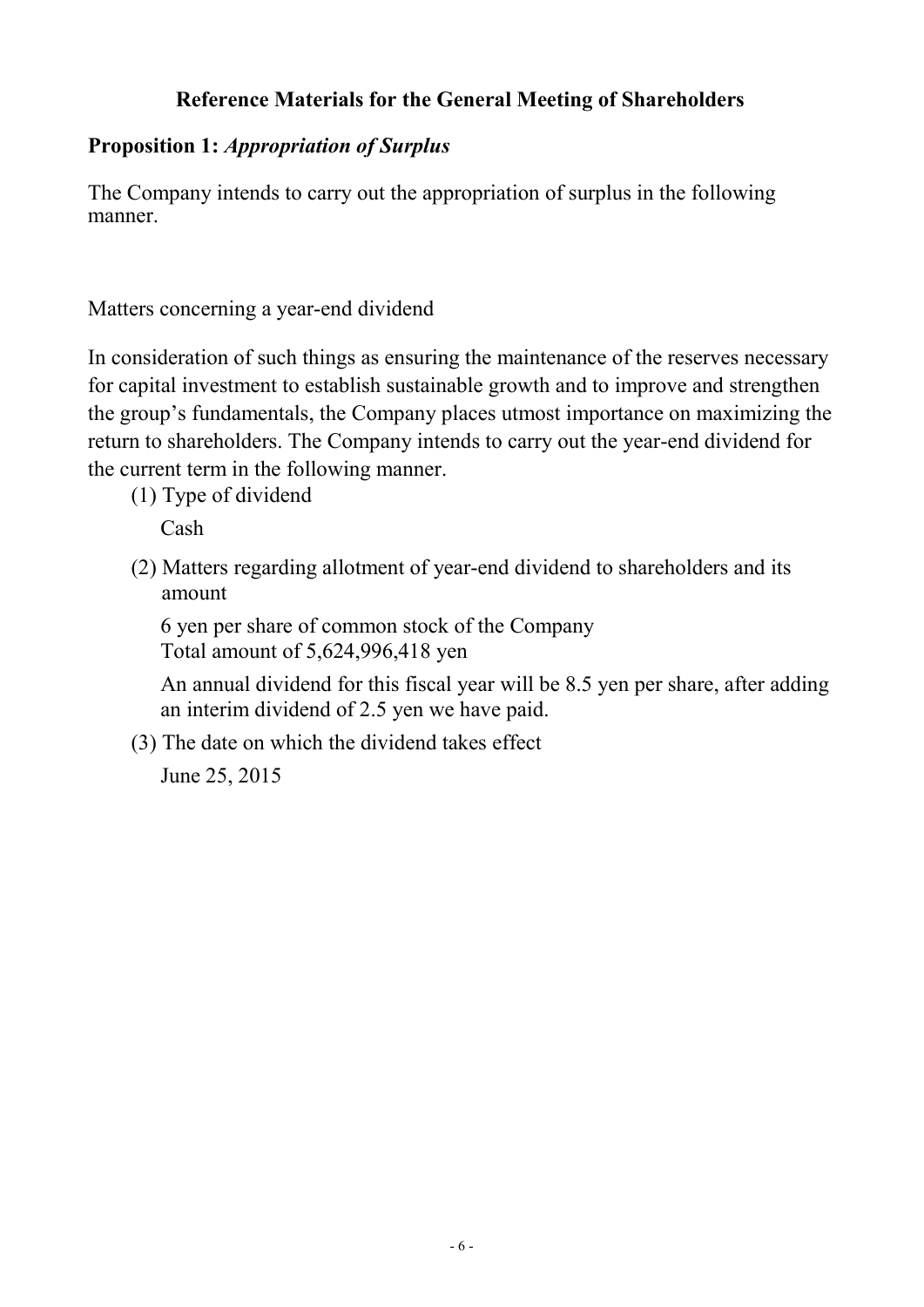### **Proposition 2:** *Partial Amendments to the Articles of Incorporation*

- 1. Reasons for the proposition
	- (1)The Company will amend some parts of Article 2 of the current Articles of Incorporation (revised as of June 24, 2009; the same applies hereinafter) in order to respond to the expansion and diversification of its business domain.
	- (2)The Company will amend some parts of Article 14 of the current Articles of Incorporation in order to clarify the Convener of the Ordinary General Meetings of Shareholders.
	- (3)The Company adopts an executive officer system and special titles of vice president and below levels given to executive officers. The Company will amend some parts of Article 22 of the current Articles of Incorporation to eliminate some special titles given to Directors.
	- (4)The Company will remove the provisions of Article 23 of the current Articles of Incorporation in order to remove the provisions for counsellor system as the Company determines it is not necessary to maintain such provisions in the Articles of Incorporation.
	- (5)It becomes possible to conclude a limited liability contract with Directors and Audit & Supervisory Board Members who do not conduct the business operations of the Company after the enforcement of the Act to Partially Amend the Companies Act (Act No. 90 of 2014) as of May 1, 2015. Accordingly, the Company will amend some parts of Articles 29 and 39 of the current Articles of Incorporation in order to ensure the retention of appropriate human resources and their effective performance of duties expected, as well as to ensure the wording is in line with the provisions of the Companies Act. Please be noted that the Company has obtained consent from all Audit & Supervisory Board Members with respect to the amendments to the said Article 29.
	- (6)The Company will remove the provisions of Article 40, paragraph 1 of the current Articles of Incorporation, since the provisions of the said paragraph overlap with those of Article 4 of the current Articles of Incorporation regarding accounting auditors.
	- (7)The Company will change the use of some Chinese characters and terminology as well as deleting, changing and switching some suffix numbers of articles (Article 6-2).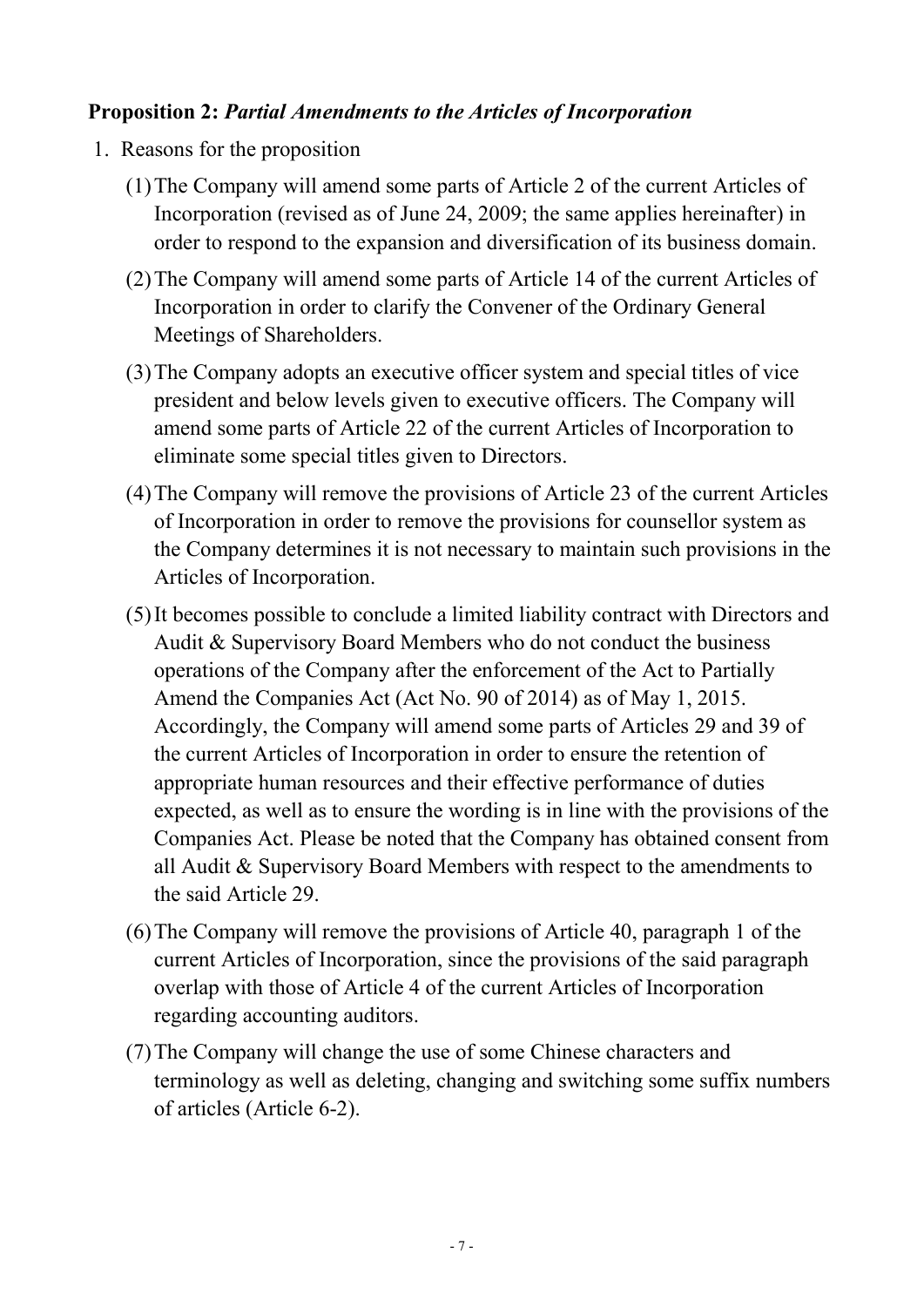## 2. Details of Amendments

The following table shows the comparison of the texts of the current Articles of Incorporation with the texts suggested to change.

| <b>Current version</b>                                                                                                           | <b>After amendments</b>                               |
|----------------------------------------------------------------------------------------------------------------------------------|-------------------------------------------------------|
| Article 2. (Purposes)                                                                                                            | Article 2. (Purposes)                                 |
| Items (1) through (13) (Omitted)                                                                                                 | Items (1) through (13) (No change)                    |
| (14) Management, lease and operation of<br>lodging facilities and general urban-type<br>hotels;                                  | (14) (Change in Japanese only; English<br>unchanged); |
| (15) Management, lease and operation of<br>various kinds of sporting facilities and<br>amusement facilities such as playgrounds; | (15) (Change in Japanese only; English<br>unchanged); |
| (16) Management, lease and operation of<br>restaurants;                                                                          | (16) (Change in Japanese only; English<br>unchanged); |
| $(17)$ (Omitted)                                                                                                                 | $(17)$ (No change)                                    |
| (18) Support services of ocean resource                                                                                          | (18) Ocean resource development and its               |
| development;                                                                                                                     | support services;                                     |
| $(19)$ (Omitted)                                                                                                                 | $(19)$ (No change)                                    |
| Article 6-2. (Acquisition of Treasury Stock)                                                                                     | Article 7. (Acquisition of Treasury Stock)            |
| (Omitted)                                                                                                                        | (No change)                                           |
| Articles 7. and 8.                                                                                                               | Articles <u>8</u> . and 9.                            |
| (Omitted)                                                                                                                        | (No change)                                           |
| Article 9. (Share-Handling Regulations)                                                                                          | Article 10. (Share-Handling Regulations)              |
| The recording into the Register of                                                                                               | (Change in Japanese only; English                     |
| Shareholders of shares, the purchase and sale                                                                                    | unchanged)                                            |
| of shares constituting less than one                                                                                             |                                                       |
| share-voting unit including the purchase of                                                                                      |                                                       |
| additional shares by existent shareholders,                                                                                      |                                                       |
| entry and recording into the Register of<br>Rights to subscribe for new shares, other                                            |                                                       |
| procedures relating to shares of the Company                                                                                     |                                                       |
| as well as fees and procedures pertaining to                                                                                     |                                                       |
| the exercise of shareholders' voting rights,                                                                                     |                                                       |
| etc. shall be governed by the Share-Handling                                                                                     |                                                       |
| Regulations instituted by the Board of                                                                                           |                                                       |
| Directors in addition to the relevant laws and                                                                                   |                                                       |
| ordinances as well as these Articles of                                                                                          |                                                       |
| Incorporation.                                                                                                                   |                                                       |

(Underlined parts are those to be amended.)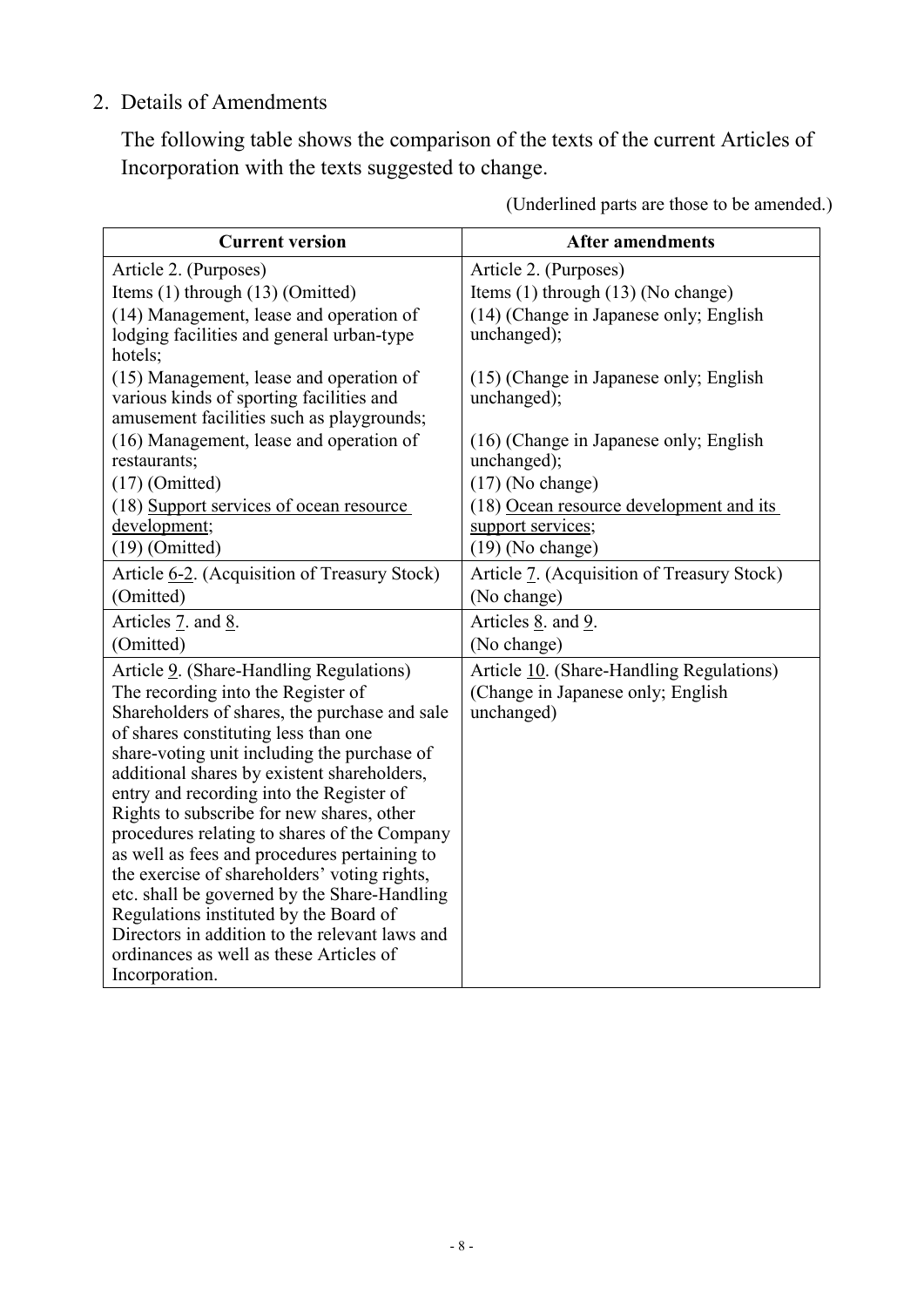| <b>Current version</b>                                                                                                                                                                                                                                                                                                                                                                                                                                                                                                                                      | <b>After amendments</b>                                                                                                                                                                                                                                                                                                                                                                                                                                     |
|-------------------------------------------------------------------------------------------------------------------------------------------------------------------------------------------------------------------------------------------------------------------------------------------------------------------------------------------------------------------------------------------------------------------------------------------------------------------------------------------------------------------------------------------------------------|-------------------------------------------------------------------------------------------------------------------------------------------------------------------------------------------------------------------------------------------------------------------------------------------------------------------------------------------------------------------------------------------------------------------------------------------------------------|
| Article 10. (Agent to Manage Shareholders<br>Registry)<br>Paragraphs 1 through 2 (Omitted)<br>3. The Agent to Manage Shareholders<br>Registry shall be in charge of the preparation<br>and retention of the Register of Shareholders<br>and the Register of Rights to subscribe for<br>new shares, other matters relating to the<br>Register of Shareholders and the Register of<br>Rights to subscribe for new shares, and other<br>matters relating to shares of the Company's<br>stock, and the Company itself shall not be<br>involved in such matters. | Article 11. (Agent to Manage Shareholders<br>Registry)<br>Paragraphs 1 through 2 (No change)<br>3. (Change in Japanese only; English<br>unchanged)                                                                                                                                                                                                                                                                                                          |
| Article 11. (Convocation)<br>The Annual Shareholders' Meeting of the<br>Company shall be convened in June of every<br>year, and an Extraordinary Shareholders'<br>Meeting may be convened whenever deemed<br>necessary.                                                                                                                                                                                                                                                                                                                                     | Article 12. (Convocation)<br>(Change in Japanese only; English<br>unchanged)                                                                                                                                                                                                                                                                                                                                                                                |
| Articles 12. and 13. (Omitted)                                                                                                                                                                                                                                                                                                                                                                                                                                                                                                                              | Articles 13. and 14. (No change)                                                                                                                                                                                                                                                                                                                                                                                                                            |
| Article 14. (Chairperson)<br>The President of the Company shall act as the<br>Chairperson of a Shareholders' Meeting, and<br>in case the office of the President is vacant or<br>the President is unable to act, another<br>Director shall act as the Chairperson in<br>accordance with the order fixed in advance<br>by the Board of Directors.                                                                                                                                                                                                            | Article 15. (Convener and Chairperson)<br>1. The Director and President of the<br>Company shall convene a Shareholders'<br>Meeting and act as the Chairperson.<br>2. In case the office of the Director and<br>President is vacant or the Director and<br>President is unable to act, another Director<br>shall convene a Shareholders' Meeting and<br>act as the Chairperson in accordance with the<br>order fixed in advance by the Board of<br>Directors |
| Article 15. (Resolutions)<br>1. Unless otherwise provided by laws or<br>ordinances or these Articles of Incorporation,<br>any and all resolutions of a Shareholders'<br>Meeting shall be adopted by a majority of<br>votes of the shareholders present at the<br>meeting.<br>2. (Omitted)                                                                                                                                                                                                                                                                   | Article 16. (Resolutions)<br>1. (Change in Japanese only; English<br>unchanged)<br>2. (No change)                                                                                                                                                                                                                                                                                                                                                           |
| Article $16$ . (Vote by proxy)<br>A shareholder may exercise his or her voting<br>right through any other shareholder of the<br>Company entitled to exercise voting rights<br>who attends a General Meeting, provided that<br>this other shareholder presents to the<br>Company a document certifying his or her<br>right to act as a proxy at each Shareholders'<br>Meeting.                                                                                                                                                                               | Article $17.$ (Vote by proxy)<br>(Change in Japanese only; English<br>unchanged)                                                                                                                                                                                                                                                                                                                                                                            |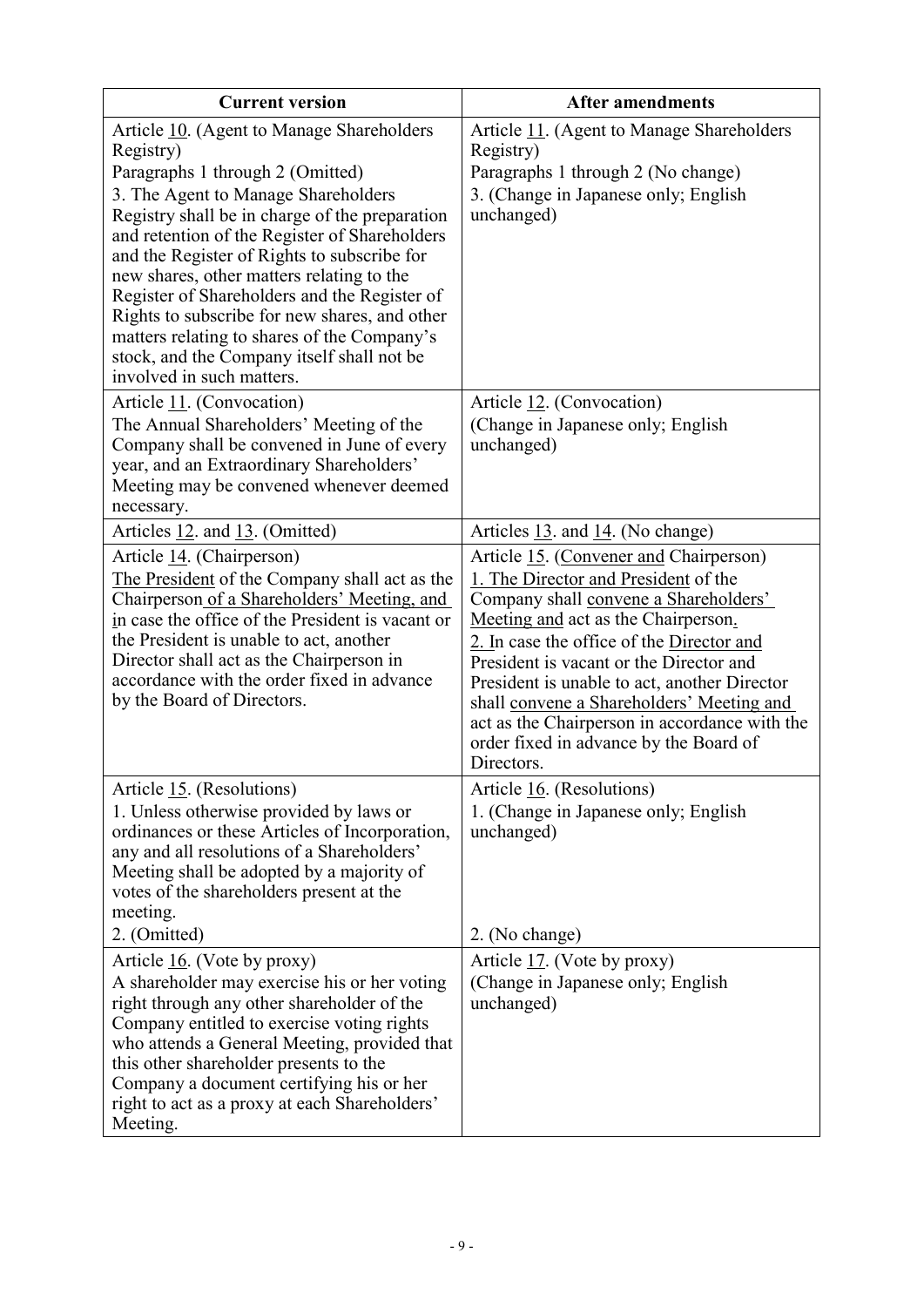| <b>Current version</b>                                                                                                                                                                                                                                                                                                                                                                                                                                                                                                                                             | <b>After amendments</b>                                                                                                                                                                                                              |
|--------------------------------------------------------------------------------------------------------------------------------------------------------------------------------------------------------------------------------------------------------------------------------------------------------------------------------------------------------------------------------------------------------------------------------------------------------------------------------------------------------------------------------------------------------------------|--------------------------------------------------------------------------------------------------------------------------------------------------------------------------------------------------------------------------------------|
| Article 17. (Minutes)<br>The substance of the proceedings and results<br>of a Shareholders' Meeting as well as any<br>other matters provided by the law on the<br>Shareholders' Meeting shall be recorded or<br>stored in the Minutes.                                                                                                                                                                                                                                                                                                                             | Article 18. (Minutes)<br>(Change in Japanese only; English<br>unchanged)                                                                                                                                                             |
| Article 18. (Internet Disclosure of the<br>Reference Materials, etc. for the<br>Shareholders' Meeting and Deemed<br>Provision)<br>In convening a Shareholders' Meeting, The<br>Company shall be deemed to have provided<br>the shareholders with the information which<br>must be mentioned or displayed in the<br>Reference Materials for the Shareholders'<br>Meeting, Business Report, Account<br><b>Statement and Consolidated Account</b><br>Statement by disclosing such information<br>using the Internet pursuant to the Ministry of<br>Justice Ordinance. | Article 19. (Internet Disclosure of the<br>Reference Materials, etc. for the<br>Shareholders' Meeting and Deemed<br>Provision)<br>(Change in Japanese only; English<br>unchanged)                                                    |
| <b>CHAPTER IV</b><br>DIRECTORS_BOARD OF DIRECTORS<br>AND COUNSELLORS                                                                                                                                                                                                                                                                                                                                                                                                                                                                                               | <b>CHAPTER IV</b><br>DIRECTORS AND BOARD OF<br><b>DIRECTORS</b>                                                                                                                                                                      |
| Articles 19. through 21. (Omitted)                                                                                                                                                                                                                                                                                                                                                                                                                                                                                                                                 | Articles 20. through 22. (No change)                                                                                                                                                                                                 |
| Article 22. (Representative Directors and<br>Directors with Special Titles)<br>1. (Omitted)<br>2. The Board of Directors may appoint by a<br>resolution from among its members a<br>Chairperson of the Board, a President and a<br>certain number of Executive Vice Presidents,<br><b>Senior Managing Directors and Managing</b><br>Directors.                                                                                                                                                                                                                     | Article 23. (Representative Directors and<br>Directors with Special Titles)<br>1. (No change)<br>2. The Board of Directors may appoint by its<br>resolution a Director and Chairperson of the<br>Board and a Director and President. |
| Article 23. (Counsellors)<br>The Board of Directors may appoint by a<br>resolution a certain number of Counsellors.                                                                                                                                                                                                                                                                                                                                                                                                                                                | (Deleted)                                                                                                                                                                                                                            |
| Article 24. (Meeting of the Board of<br>Directors)<br>1. In convening a Meeting of the Board of<br>Directors, notice to that effect shall be given<br>to each Director and Audit & Supervisory<br>Board Member at least three (3) days prior to<br>the meeting date. However, in case of<br>emergency, this period may be shortened.<br>2. (Omitted)                                                                                                                                                                                                               | Article 24. (Meeting of the Board of<br>Directors)<br>1. (Change in Japanese only; English<br>unchanged)                                                                                                                             |
|                                                                                                                                                                                                                                                                                                                                                                                                                                                                                                                                                                    | 2. (No change)                                                                                                                                                                                                                       |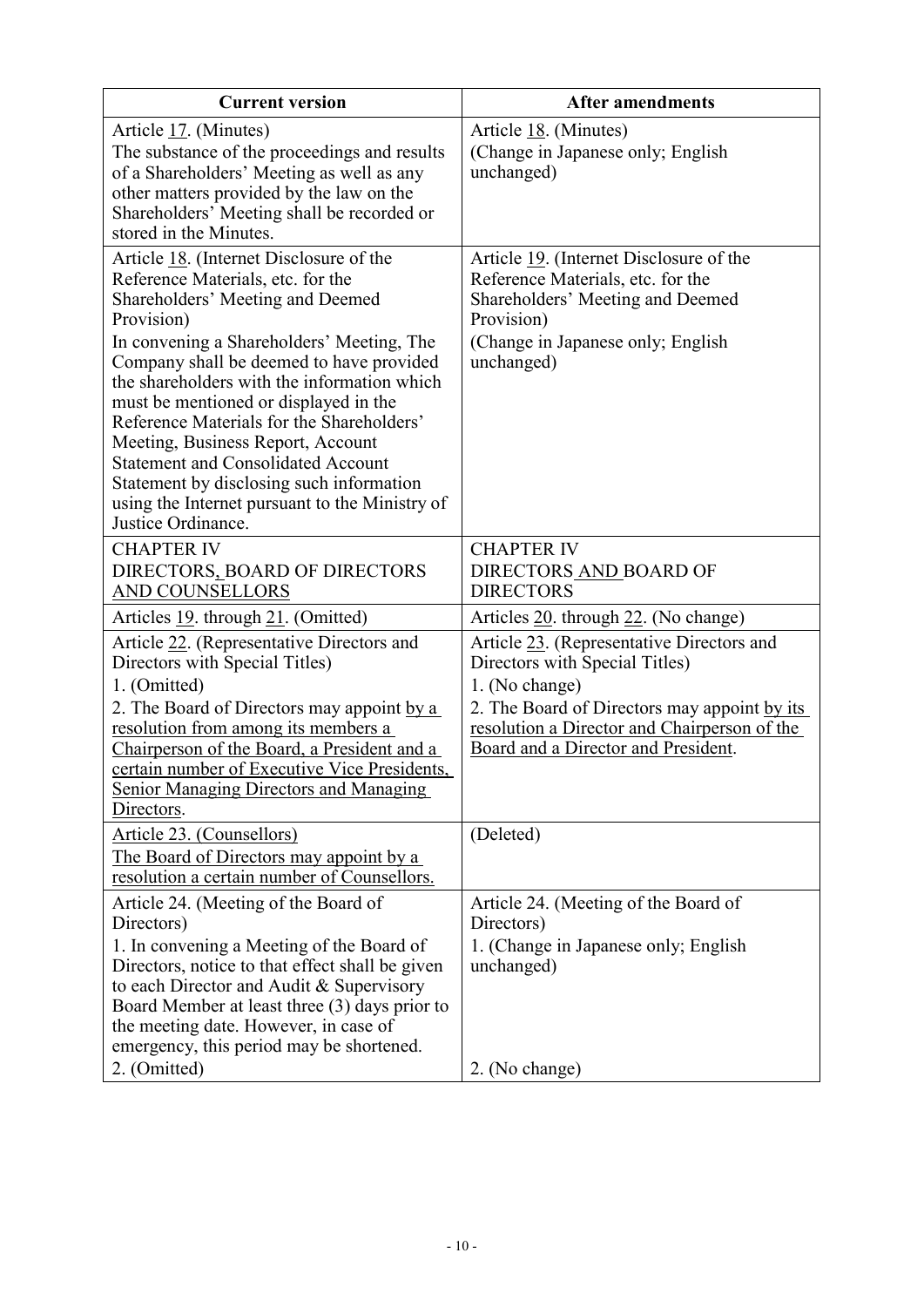| <b>Current version</b>                                                                                                                                                                                                                                                                                                                                                                                                                                                                                                                                        | <b>After amendments</b>                                                                                                                                                                                                                                                                                                                                                                                                                                                                                                             |
|---------------------------------------------------------------------------------------------------------------------------------------------------------------------------------------------------------------------------------------------------------------------------------------------------------------------------------------------------------------------------------------------------------------------------------------------------------------------------------------------------------------------------------------------------------------|-------------------------------------------------------------------------------------------------------------------------------------------------------------------------------------------------------------------------------------------------------------------------------------------------------------------------------------------------------------------------------------------------------------------------------------------------------------------------------------------------------------------------------------|
| Article 26. (Resolution of the Board of<br>Directors)<br>1. (Omitted)<br>2. If all the Directors (limited to those who<br>are entitled to vote on the relevant agenda<br>item to be resolved) approve of that item to<br>be resolved at the Meeting of the Board of<br>Directors in writing or by electromagnetic<br>means, the relevant item to be resolved is<br>regarded as having been adopted by a<br>resolution of the Board of Directors unless an<br>Audit & Supervisory Board Member raises<br>any objection to the relevant item to be<br>resolved. | Article 26. (Resolution of the Board of<br>Directors)<br>1. (No change)<br>2. (Change in Japanese only; English<br>unchanged)                                                                                                                                                                                                                                                                                                                                                                                                       |
| Article 27. (Minutes of Board of Directors<br>Meetings)<br>The substance of the proceedings and results<br>of a Meeting of the Board of Directors as<br>well as any other matters provided by law on<br>the Meeting of the Board of Directors shall<br>be recorded or stored in the Minutes, to<br>which the Directors and the Audit $\&$<br>Supervisory Board Members present shall<br>affix their names and seals or insert<br>electronic signatures.                                                                                                       | Article 27. (Minutes of Board of Directors<br>Meetings)<br>(Change in Japanese only; English<br>unchanged)                                                                                                                                                                                                                                                                                                                                                                                                                          |
| Article 29. (Limited Liability Contract with<br><b>Outside Director</b> )<br>The Company may conclude a contract with<br>an Outside Director to bear the onus within<br>the limit of the amount of ten million<br>$(10,000,000)$ yen or more specified in<br>advance or the amount specified by the law,<br>whichever is higher, for the relevant Outside<br>Director's liabilities specified in Article 423,<br>paragraph 1 of the Companies Act providing<br>there is no breach of good faith and no<br>serious negligence involved.                        | Article 29. (Limited Liability Contract with<br>Director)<br>The Company may conclude a contract with<br>a Director (excluding those who are<br>executive directors, etc.) to limit the relevant<br>Director's liabilities specified in Article 423,<br>paragraph 1 of the Companies Act to either<br>the amount of ten million $(10,000,000)$ yen<br>or more specified in advance or the amount<br>specified by the law, whichever is higher,<br>providing there is no breach of good faith and<br>no serious negligence involved. |
| Article 33. (Audit & Supervisory Board and<br>Standing Audit & Supervisory Board<br>Member)<br>(Omitted)                                                                                                                                                                                                                                                                                                                                                                                                                                                      | Article 33. (Title change in Japanese only;<br>English unchanged)<br>(No change)                                                                                                                                                                                                                                                                                                                                                                                                                                                    |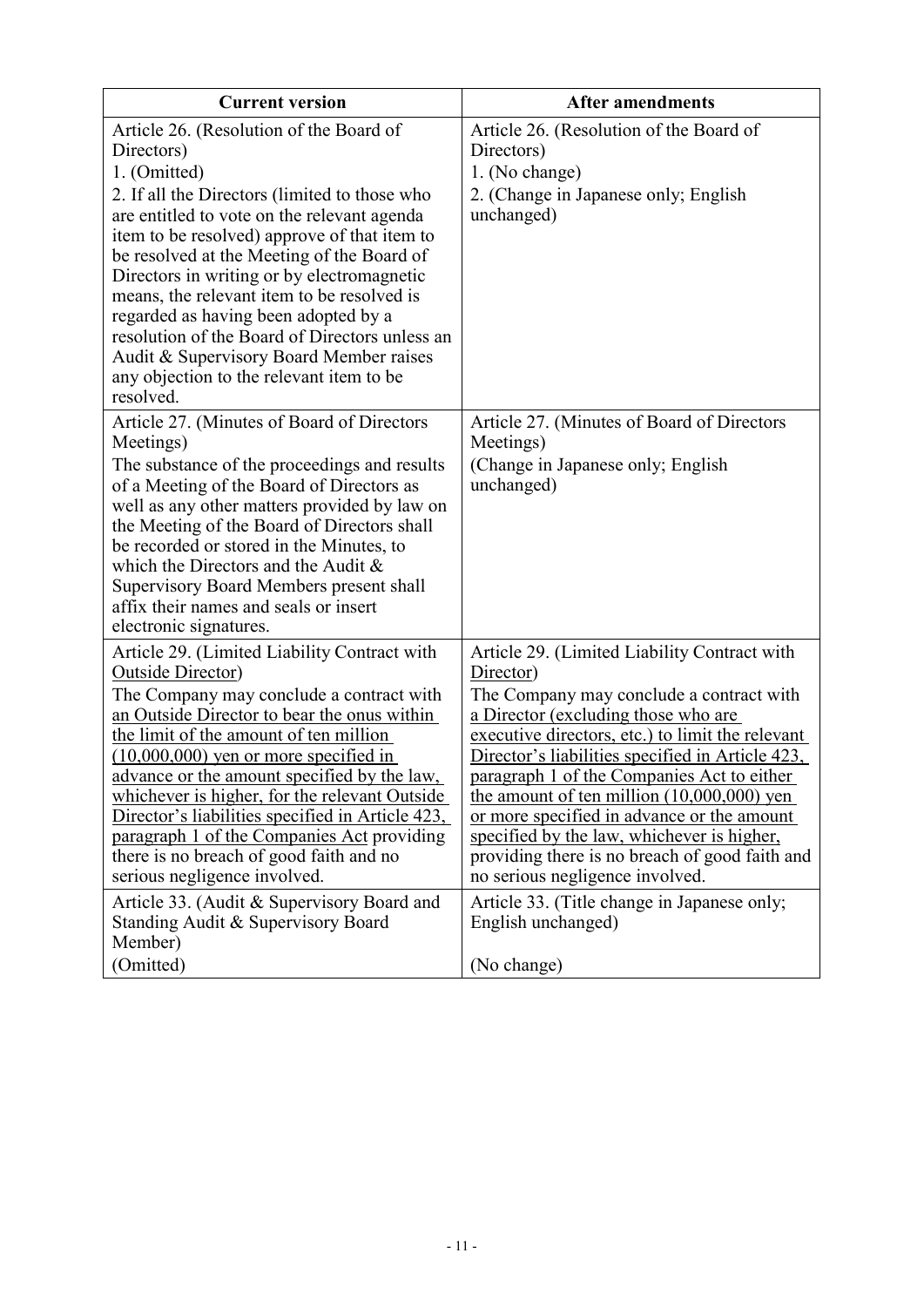| <b>Current version</b>                                                                                                                                                                                                                                                                                                                                                                                                                                                                                       | <b>After amendments</b>                                                                                                                                                                                                                                                                                                                                                                                                                                                                      |
|--------------------------------------------------------------------------------------------------------------------------------------------------------------------------------------------------------------------------------------------------------------------------------------------------------------------------------------------------------------------------------------------------------------------------------------------------------------------------------------------------------------|----------------------------------------------------------------------------------------------------------------------------------------------------------------------------------------------------------------------------------------------------------------------------------------------------------------------------------------------------------------------------------------------------------------------------------------------------------------------------------------------|
| Article 34. (Convocation of Meeting of the<br>Audit & Supervisory Board)                                                                                                                                                                                                                                                                                                                                                                                                                                     | Article 34. (Convocation of Meeting of the<br>Audit & Supervisory Board)                                                                                                                                                                                                                                                                                                                                                                                                                     |
| 1. In convening a Meeting of the Audit $\&$<br>Supervisory Board, notice to that effect shall<br>be given to each of the Audit & Supervisory<br>Board Members at least three (3) days prior<br>to the meeting date. However, in case of<br>emergency, this period may be shortened.                                                                                                                                                                                                                          | 1. (Change in Japanese only; English<br>unchanged)                                                                                                                                                                                                                                                                                                                                                                                                                                           |
| 2. A Meeting of the Audit & Supervisory<br>Board may be held without adhering to this<br>procedure upon consent of all the Audit $\&$<br>Supervisory Board Members.                                                                                                                                                                                                                                                                                                                                          | 2. (Change in Japanese only; English<br>unchanged)                                                                                                                                                                                                                                                                                                                                                                                                                                           |
| Article 36. (Person to Convene and Preside<br>Over Meetings of the Audit & Supervisory<br>Board)<br>The person who shall convene and preside.                                                                                                                                                                                                                                                                                                                                                                | Article 36. (Person to Convene and Preside<br>Over Meetings of the Audit & Supervisory<br>Board)<br>(Change in Japanese only; English                                                                                                                                                                                                                                                                                                                                                        |
| over the meetings of the Audit $&$ Supervisory<br>Board shall be mutually elected by and<br>among the Audit & Supervisory Board<br>Members, without prejudice to each Audit $\&$<br>Supervisory Board Member's right to<br>convene such a meeting.                                                                                                                                                                                                                                                           | unchanged)                                                                                                                                                                                                                                                                                                                                                                                                                                                                                   |
| Article 39. (Limited Liability Contract with<br><b>Outside Audit &amp; Supervisory Board</b><br>Member)                                                                                                                                                                                                                                                                                                                                                                                                      | Article 39. (Limited Liability Contract with<br><b>Audit &amp; Supervisory Board Member)</b>                                                                                                                                                                                                                                                                                                                                                                                                 |
| The Company may conclude a contract with<br>an Outside Audit & Supervisory Board<br>Member to bear the onus within the limit of<br>the amount of ten million $(10,000,000)$ yen<br>or more specified in advance or the amount<br>specified by the law, whichever is higher, for<br>the relevant Outside Audit & Supervisory<br>Board Member's liabilities specified in<br>Article 423, paragraph 1 of the Corporate<br>Law providing there is no breach of good<br>faith and no serious negligence involved. | The Company may conclude a contract with<br>an Audit & Supervisory Board Member to<br>bear the onus within the limit of the amount<br>of ten million $(10,000,000)$ yen or more<br>specified in advance or the amount specified<br>by the law, whichever is higher, for the<br>relevant Audit & Supervisory Board<br>Member's liabilities specified in Article 423,<br>paragraph 1 of the Corporate Law providing<br>there is no breach of good faith and no<br>serious negligence involved. |
| Article 40. (Establishment of Accounting<br>Auditors)<br>1. The Company shall have Accounting                                                                                                                                                                                                                                                                                                                                                                                                                | Article 41. (Election)<br>Accounting Auditors shall be elected by a                                                                                                                                                                                                                                                                                                                                                                                                                          |
| Auditors.<br>2. Accounting Auditors shall be elected by a<br>resolution of a Shareholders' Meeting.                                                                                                                                                                                                                                                                                                                                                                                                          | resolution of a Shareholders' Meeting.                                                                                                                                                                                                                                                                                                                                                                                                                                                       |
| Article 41. (Term of Office)<br>(Omitted)                                                                                                                                                                                                                                                                                                                                                                                                                                                                    | Article 40. (Term of Office)<br>(No change)                                                                                                                                                                                                                                                                                                                                                                                                                                                  |
| Article 45. (Exclusion Period of Dividend)                                                                                                                                                                                                                                                                                                                                                                                                                                                                   | Article 45. (Exclusion Period of Dividend)                                                                                                                                                                                                                                                                                                                                                                                                                                                   |
| If any Dividend remains outstanding after a<br>lapse of three $(3)$ years from the date of<br>payment, the Company shall be relieved of<br>the obligation to pay the same.                                                                                                                                                                                                                                                                                                                                   | (Change in Japanese only; English<br>unchanged)                                                                                                                                                                                                                                                                                                                                                                                                                                              |

Note: Some underlining does not coincide with the Japanese version because of translation adjustments.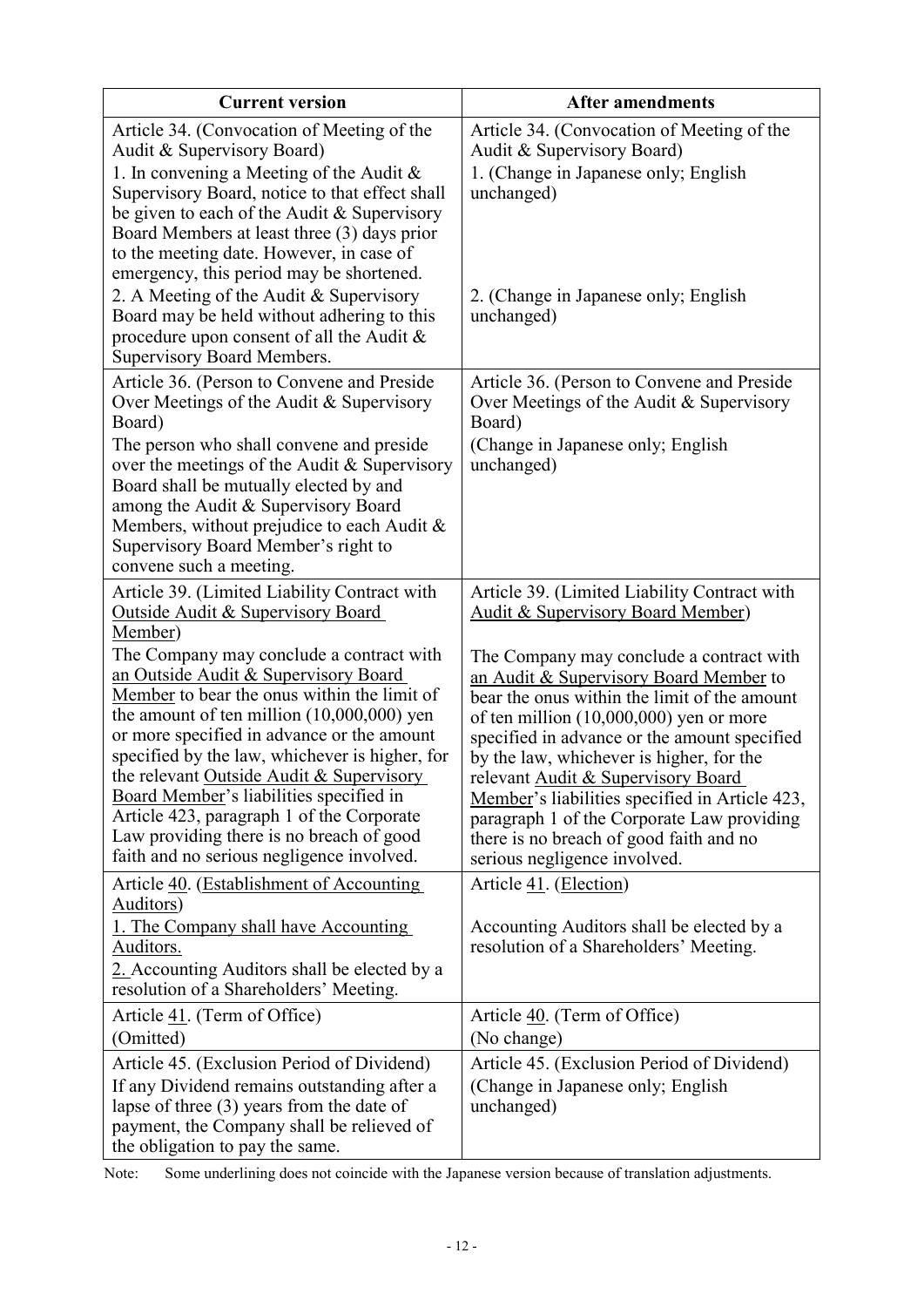## 3. **Proposition 3:** *Election of nine (9) Directors*

The terms of office for all ten (10) Directors will expire upon conclusion of this meeting.

It is therefore requested that nine (9) Directors be elected at this meeting. The candidates are:

| No.            | Name<br>(Date of birth)              | Career summaries, positions and areas of responsibility | Number of the<br>Company's                                                      |             |
|----------------|--------------------------------------|---------------------------------------------------------|---------------------------------------------------------------------------------|-------------|
|                |                                      |                                                         | in the Company<br>(Significant concurrent positions)                            | shares held |
|                |                                      | April, 1974                                             | Joined the Company                                                              |             |
|                |                                      | July, 2000                                              | General Manager, Coal & Iron Ore<br>Carrier Group of Bulk Carrier<br>Department |             |
|                |                                      | April, 2001                                             | General Manager of Coal & Iron Ore<br>Carrier Group                             |             |
|                |                                      | June, 2005                                              | Director, General Manager of Coal &<br>Iron Ore Carrier Group                   |             |
|                | Jiro Asakura<br>(July 31, 1950)      | June, 2006                                              | Executive Officer, General Manager of<br>Coal & Iron Ore Carrier Group          | 102,000     |
| 1              |                                      | April, 2007                                             | Managing Executive Officer                                                      | shares      |
|                | <reappointed></reappointed>          | April, 2009                                             | Senior Managing Executive Officer                                               |             |
|                |                                      | June, 2009                                              | Representative Director, Senior<br>Managing Executive Officer                   |             |
|                |                                      | April, 2011                                             | Representative Director,<br>Vice President Executive Officer                    |             |
|                |                                      | May, 2011                                               | Representative Director, President &<br><b>CEO</b>                              |             |
|                |                                      | April 2015                                              | Representative Director, Chairman of the<br>board (Current)                     |             |
|                |                                      | April, 1975                                             | Joined the Company                                                              |             |
|                |                                      | July, 2004                                              | General Manager of Containerships<br><b>Business Group</b>                      |             |
|                |                                      | June, 2005                                              | Director, General Manager of<br><b>Containerships Business Group</b>            |             |
|                |                                      | June, 2006                                              | <b>Executive Officer</b>                                                        |             |
|                | Eizo Murakami<br>(February 23, 1953) | April, 2007                                             | Managing Executive Officer                                                      | 117,000     |
| $\overline{c}$ |                                      | April, 2009                                             | Senior Managing Executive Officer                                               | shares      |
|                | <reappointed></reappointed>          | June, 2009                                              | Representative Director, Senior<br>Managing Executive Officer                   |             |
|                |                                      | April, 2014                                             | Representative Director, Vice President<br><b>Executive Officer</b>             |             |
|                |                                      | April 2015                                              | Representative Director, President &<br>CEO (Current)                           |             |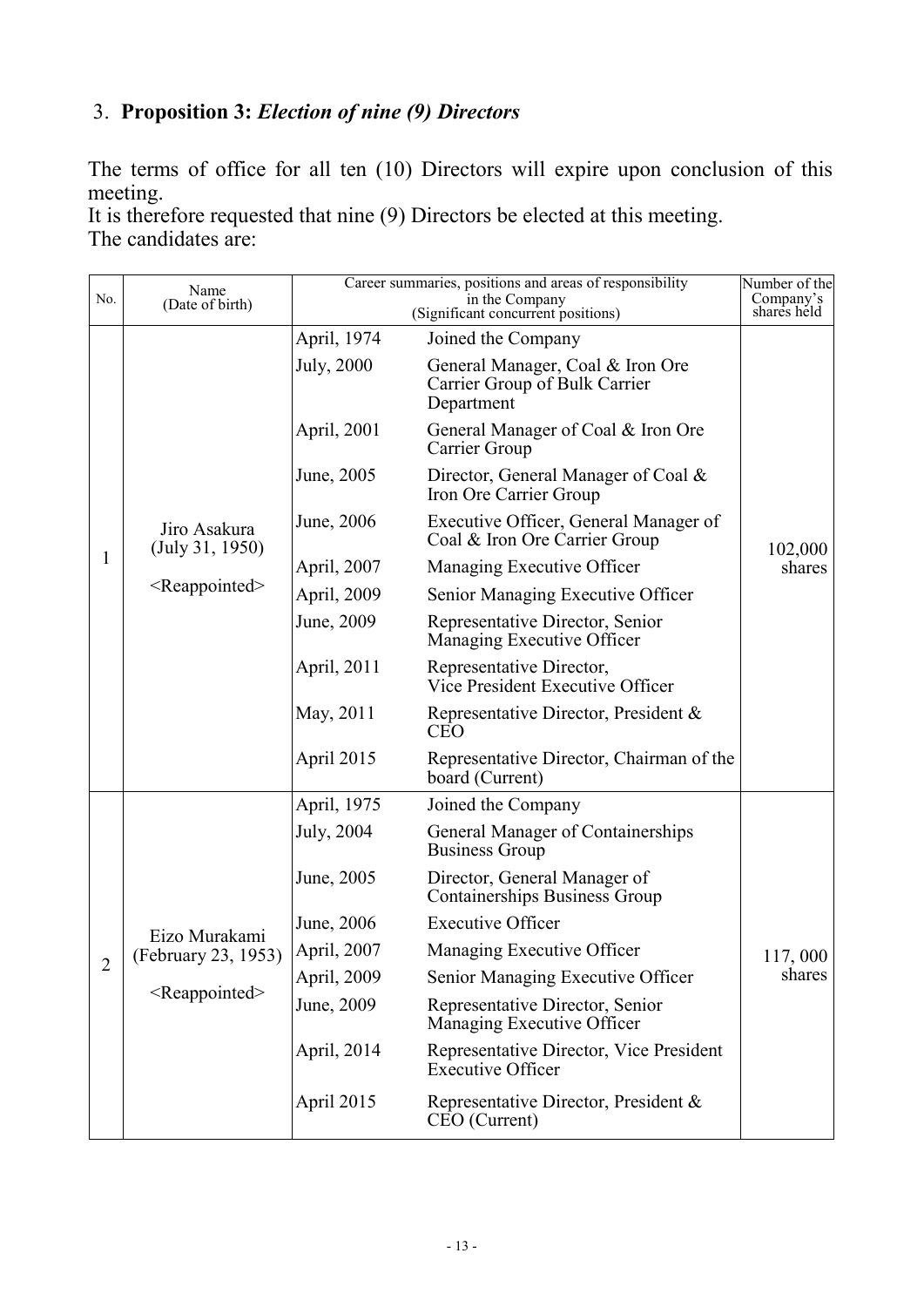| No.            | Name                                  |                    | Career summaries, positions and areas of responsibility                                             | Number of the            |
|----------------|---------------------------------------|--------------------|-----------------------------------------------------------------------------------------------------|--------------------------|
|                | (Date of birth)                       |                    | in the Company<br>(Significant concurrent positions)                                                | Company's<br>shares held |
|                |                                       | April, 1981        | Joined the Company                                                                                  |                          |
|                |                                       | April, 2006        | General Manager of Containerships<br><b>Business Group</b>                                          |                          |
|                |                                       | April, 2008        | <b>Executive Officer</b>                                                                            |                          |
|                |                                       | April, 2011        | Managing Executive Officer                                                                          |                          |
|                | Toshiyuki Suzuki                      | June, 2011         | Director, Managing Executive Officer                                                                |                          |
| 3              | (February 22, 1959)                   | April, 2014        | Director, Senior Managing Executive<br>Officer                                                      | 98,000<br>shares         |
|                | <reappointed></reappointed>           | April, 2015        | Representative Director, Senior<br>Managing Executive Officer<br>(Current)                          |                          |
|                |                                       |                    | Control of the Containerships Sector,<br>Port Business, assistance to Internal<br>Audit             |                          |
|                |                                       | April, 1981        | Joined the Company                                                                                  |                          |
|                | Hiromichi Aoki<br>(February 27, 1959) | April, 2003        | General Manager of LNG Group                                                                        |                          |
|                |                                       | April, 2008        | Executive Officer, General Manager of<br><b>LNG</b> Group                                           |                          |
|                |                                       | <b>July</b> , 2008 | <b>Executive Officer</b>                                                                            |                          |
|                |                                       | July, 2010         | Executive Officer, General Manager of<br><b>Energy Transportation Business</b><br>Development Group | 96,000                   |
| $\overline{4}$ |                                       | April, 2011        | Managing Executive Officer                                                                          | shares                   |
|                | $<$ Reappointed $>$                   | April, 2014        | Senior Managing Executive Officer                                                                   |                          |
|                |                                       | June, 2014         | Director, Senior Managing Executive<br>Officer                                                      |                          |
|                |                                       | April, 2015        | Representative Director, Senior<br>Managing Executive Officer (Current)                             |                          |
|                |                                       |                    | Control of Energy Transportation Sector,<br>Car Carrier Sector, IR & PR                             |                          |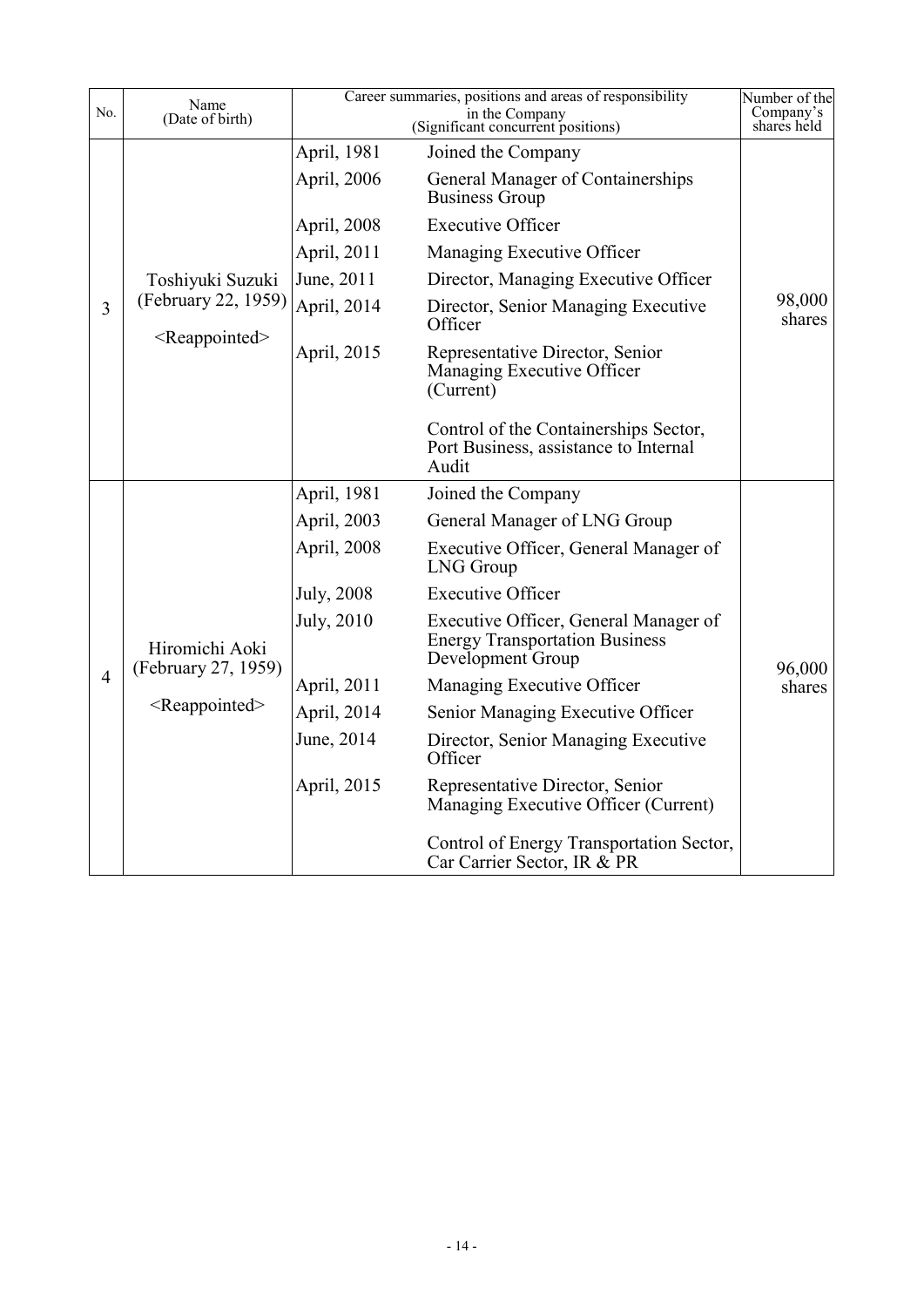|                | Name                                   |             | Career summaries, positions and areas of responsibility<br>in the Company                                                                                                | Number of the    |
|----------------|----------------------------------------|-------------|--------------------------------------------------------------------------------------------------------------------------------------------------------------------------|------------------|
| No.            | (Date of birth)                        |             | Company's<br>shares held                                                                                                                                                 |                  |
|                |                                        | April, 1981 | Joined the Company                                                                                                                                                       |                  |
|                |                                        | June, 2006  | General Manager of Corporate Planning<br>Group                                                                                                                           |                  |
|                |                                        | April, 2009 | <b>Executive Officer</b>                                                                                                                                                 |                  |
|                |                                        | June, 2009  | Director, Executive Officer                                                                                                                                              |                  |
|                |                                        | April, 2011 | Director<br>Managing Director, TAIYO NIPPON<br>KISEN CO., LTD.                                                                                                           |                  |
|                | Tsuyoshi Yamauchi<br>(August 15, 1957) | April, 2013 | Managing Executive Officer                                                                                                                                               | 24,000           |
| 5              |                                        | June, 2013  | Director, Managing Executive Officer                                                                                                                                     | shares           |
|                | <reappointed></reappointed>            | April, 2014 | Director, Senior Managing Executive<br>Officer                                                                                                                           |                  |
|                |                                        | April, 2015 | Representative Director, Senior<br>Managing Executive Officer (Current)                                                                                                  |                  |
|                |                                        |             | Control of General Affairs, Legal,<br>Corporate Legal Risk Management,<br>Human Resources, Corporate Planning,<br>Finance, Accounting, Chief Compliance<br>Officer (CCO) |                  |
|                |                                        | April, 1983 | Joined the Company                                                                                                                                                       |                  |
|                |                                        | April, 2010 | General Manager of Port Business Group                                                                                                                                   |                  |
|                | Yukio Toriyama                         | April, 2011 | Executive Officer, General Manager of<br><b>Accounting Group</b>                                                                                                         |                  |
| 6              | (November 10, 1959)                    | June, 2011  | Director, Executive Officer, General<br>Manager of Accounting Group                                                                                                      | 63,000<br>shares |
|                | <reappointed></reappointed>            | April, 2012 | Director, Executive Officer                                                                                                                                              |                  |
|                |                                        | April, 2014 | Director, Managing Executive Officer<br>(Current)                                                                                                                        |                  |
|                |                                        |             | In charge of Accounting, Finance                                                                                                                                         |                  |
|                |                                        | April, 1982 | Joined the Company                                                                                                                                                       |                  |
|                |                                        | July, 2005  | General Manager of Human Resources<br>Group                                                                                                                              |                  |
|                | Yutaka Nakagawa                        | April, 2011 | President, KAWASAKI (AUSTRALIA)<br>PTY. LTD.                                                                                                                             |                  |
| $\overline{7}$ | (January 9, 1960)                      | April, 2013 | <b>Executive Officer</b>                                                                                                                                                 | 11,477           |
|                | <reappointed></reappointed>            | June, 2013  | Director, Executive Officer                                                                                                                                              | shares           |
|                |                                        | April, 2015 | Director, Managing Executive Officer<br>(Current)                                                                                                                        |                  |
|                |                                        |             | In charge of Human Resources, Logistics,<br><b>Business Promotion</b>                                                                                                    |                  |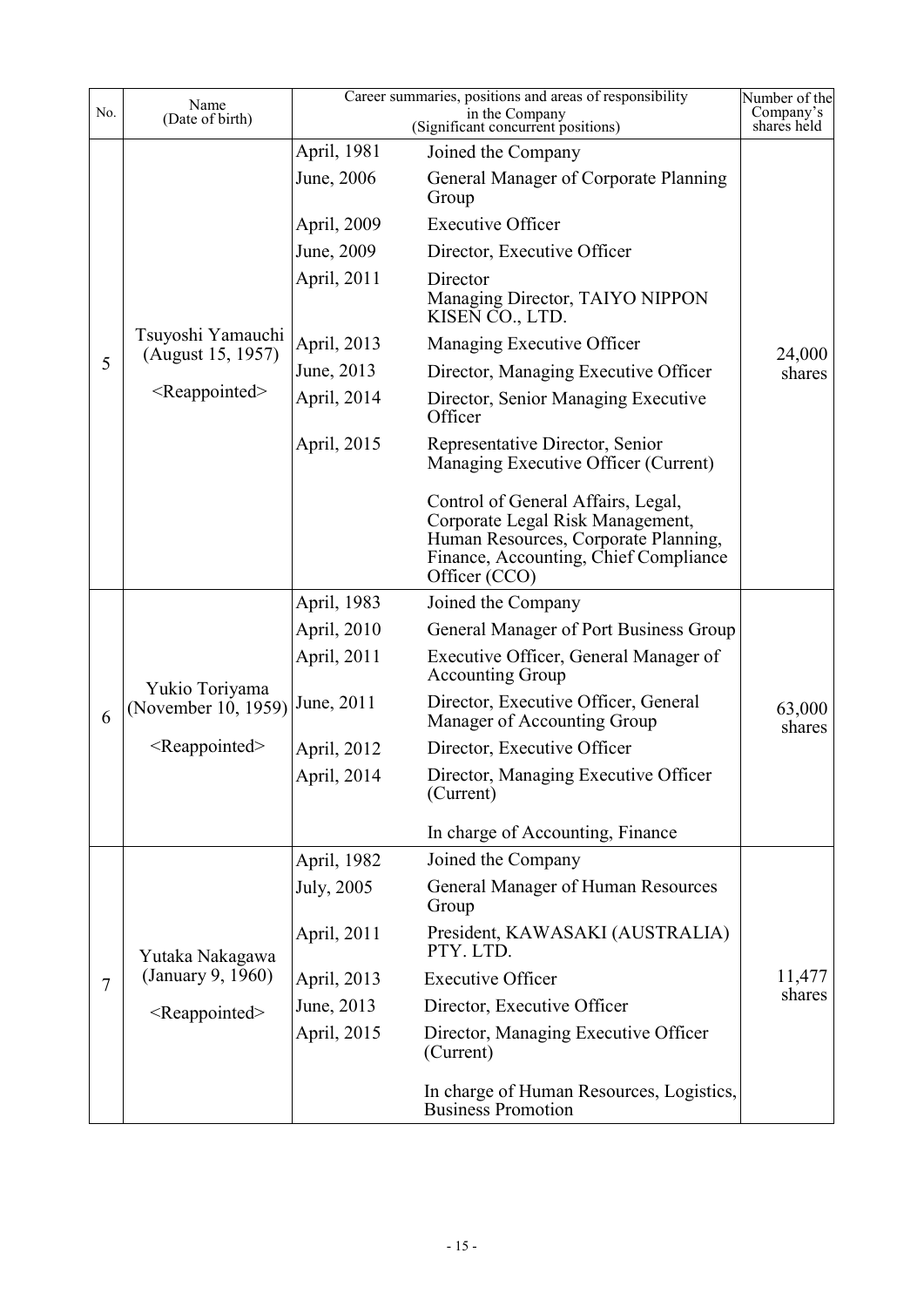| No. | Name<br>(Date of birth)                                                                               |                     | Career summaries, positions and areas of responsibility<br>in the Company                                                    | Number of the<br>Company's<br>shares held |
|-----|-------------------------------------------------------------------------------------------------------|---------------------|------------------------------------------------------------------------------------------------------------------------------|-------------------------------------------|
|     |                                                                                                       | April, 1969         | (Significant concurrent positions)<br>Joined Ministry of Foreign Affairs of<br>Japan (MOFA)                                  |                                           |
|     |                                                                                                       | <b>August, 1986</b> | Director of Second International<br>Organization Division, Economic Affairs<br>Bureau, MOFA                                  |                                           |
|     |                                                                                                       |                     | November, 1987 Director of Second North America Division,<br>North American Affairs Bureau, MOFA                             |                                           |
|     |                                                                                                       |                     | September, 1990 Senior Research Fellow of International<br>Institute for Strategic Studies                                   |                                           |
|     |                                                                                                       |                     | September, 1991 Permanent Mission of Japan to the UN<br>and Other International Organizations in<br>Geneva                   |                                           |
|     |                                                                                                       | April, 1994         | Director of Management and Coordination<br>Division, Minister's Secretariat, MOFA                                            |                                           |
|     |                                                                                                       | July, 1996          | <b>Assistant Vice-Minister, MOFA</b>                                                                                         |                                           |
|     | Mitoji Yabunaka<br>(January 23, 1948)<br>$\leq$ Reappointed $\geq$<br><outside director=""></outside> | <b>August, 1997</b> | Deputy Director-General of the Asia<br>Pacific Bureau, MOFA                                                                  |                                           |
|     |                                                                                                       | October, 1998       | Consul General of Japan at Chicago                                                                                           |                                           |
| 8   |                                                                                                       |                     | December, 2002 Director-General of Asian and Oceanian<br>Affairs Bureau, MOFA                                                | 7,000<br>shares                           |
|     |                                                                                                       | January, 2005       | Deputy Minister for Foreign Affairs,<br><b>MOFA</b> (Economic Affairs)                                                       |                                           |
|     |                                                                                                       | January, 2007       | Deputy Minister for Foreign Affairs,<br><b>MOFA</b> (Political Affairs)                                                      |                                           |
|     |                                                                                                       | January, 2008       | Vice-Minister for Foreign Affairs, MOFA                                                                                      |                                           |
|     |                                                                                                       | August, 2010        | Adviser to MOFA (Current)                                                                                                    |                                           |
|     |                                                                                                       | October, 2010       | Adviser to Nomura Research Institute,<br>Ltd. (Current)<br>Special Visiting Professor of<br>Ritsumeikan University (Current) |                                           |
|     |                                                                                                       | June, 2011          | Outside Director of the Company (Current)                                                                                    |                                           |
|     |                                                                                                       | April, 2012         | Specially Appointed Professor, Osaka<br>University (Current)                                                                 |                                           |
|     |                                                                                                       | June, 2012          | <b>Outside Director of Mitsubishi Electric</b><br>Corporation (Current)                                                      |                                           |
|     |                                                                                                       | June, 2014          | Outside Director of KOMATSU LTD.<br>(Current)<br>Outside Director of Takasago Thermal<br>Engineering Co., Ltd. (Current)     |                                           |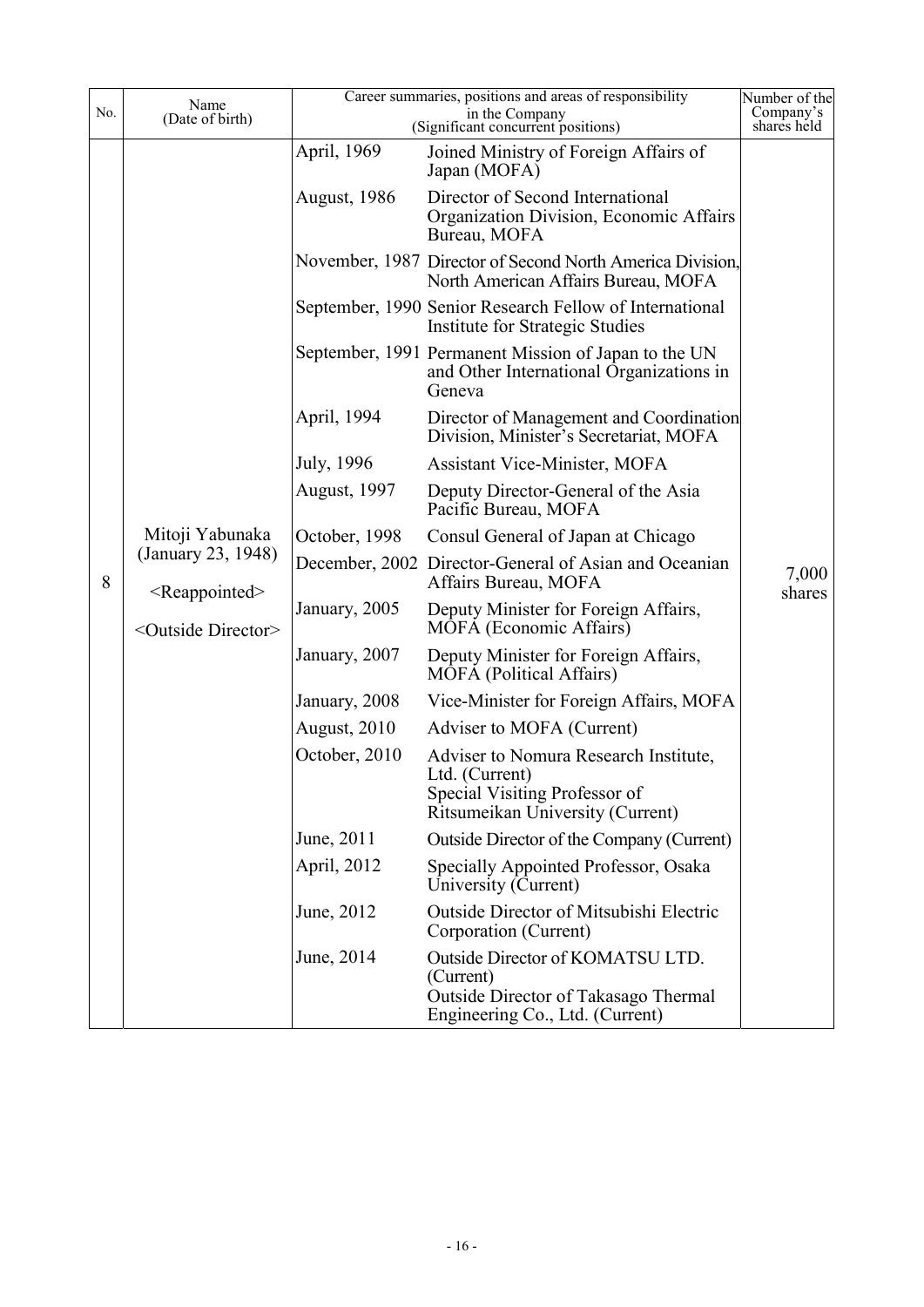| No. | Name<br>(Date of birth)                 |                | Career summaries, positions and areas of responsibility<br>in the Company<br>(Significant concurrent positions)       | Number of the<br>Company's<br>shares held |
|-----|-----------------------------------------|----------------|-----------------------------------------------------------------------------------------------------------------------|-------------------------------------------|
|     |                                         | April, 1964    | Joined the Bank of Japan (BOJ)                                                                                        |                                           |
|     |                                         | February, 1992 | General Manager, Nagoya Branch, BOJ                                                                                   |                                           |
|     |                                         | March, 1994    | Director-General, Operations<br>Department, BOJ                                                                       |                                           |
|     |                                         | February, 1996 | Executive Director, General Manager of<br>Osaka Branch, BOJ                                                           |                                           |
|     |                                         |                | September, 1998 Adviser, NTT System Technologies, Inc.                                                                |                                           |
|     |                                         |                | December, 1998 Special Adviser, The Boston Consulting<br>Group                                                        |                                           |
|     |                                         |                | November, 1999 Director and Chairman, NTT System<br>Technologies, Inc.                                                |                                           |
|     |                                         | May, 2001      | Adviser, Nagoya Railroad Co., Ltd.                                                                                    |                                           |
|     |                                         | June, 2001     | Senior Managing Director, Division<br>Director, Railroad Operations HQ,<br>Nagoya Railroad Co., Ltd.                  |                                           |
|     |                                         | June, 2002     | Director and Vice President, Nagoya<br>Railroad Co., Ltd.                                                             |                                           |
|     | Eiichiro Kinoshita<br>(August 30, 1941) | June, 2004     | Outside Audit & Supervisory Board<br>Member, Meitetsu Transport Co., Ltd.                                             |                                           |
| 9   | $<$ Reappointed $>$                     | June, 2005     | Outside Audit & Supervisory Board<br>Member, YAHAGI CONSTRUCTION<br>CO., LTD.                                         | $\theta$<br>shares                        |
|     | <outside director=""></outside>         | October, 2005  | Director and President, Nagoya Railroad<br>Co., Ltd.                                                                  |                                           |
|     |                                         | June, 2008     | Director, Meitetsu Transport Co., Ltd.<br><b>Outside Director, CHUBU-NIPPON</b><br>BROADCASTING CO., LTD.             |                                           |
|     |                                         | June, 2009     | Director and Chairman, Nagoya Railroad<br>Co., Ltd.<br>Outside Director, YAHAGI<br>CONSTRUCTION CO., LTD.             |                                           |
|     |                                         | June, 2010     | Outside Audit & Supervisory Board<br>Member, Tokai Tokyo Financial<br>Holdings, Inc. (Current)                        |                                           |
|     |                                         | June, 2011     | Supervisory Committee member, The<br>Norinchukin Bank (Current)<br>Director and Adviser, Nagoya Railroad<br>Co., Ltd. |                                           |
|     |                                         | June, 2012     | Outside Director of the Company<br>(Current)<br>Adviser, Nagoya Railroad Co., Ltd.<br>(Current)                       |                                           |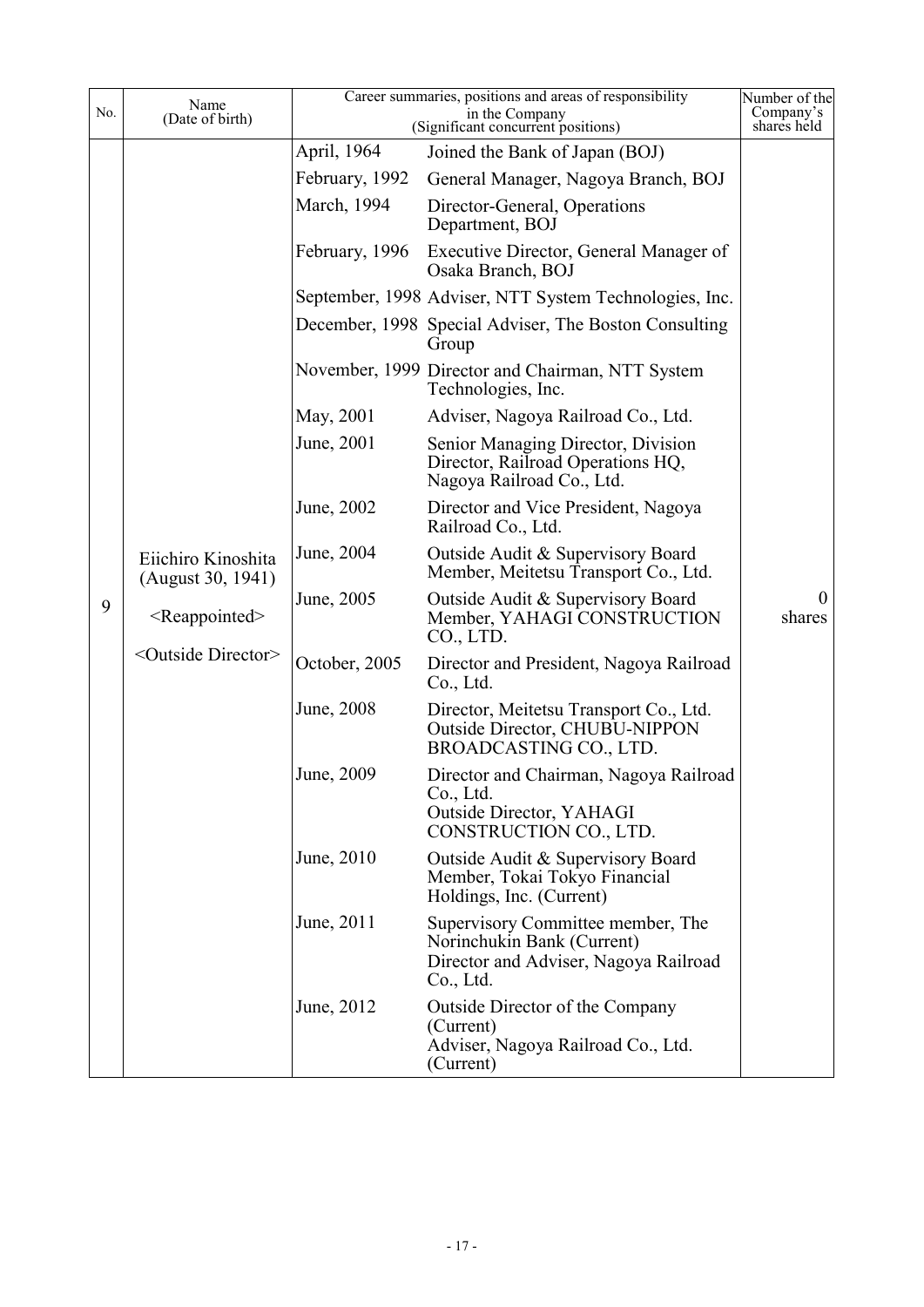- Notes: 1) Mr. Mitoji Yabunaka, a candidate for Director, is also the Outside Director of Komatsu Ltd., with which the Company conducts business transactions with sales accounting for less than 1% of the Company's consolidated net sales. Mr. Eiichiro Kinoshita, a candidate for Outside Director, is also a member of the Supervisory Committee of The Norinchukin Bank and the Company has loans from the said bank (less than 1% of the Company's consolidated total assets as of March 31, 2015). However, the Supervisory Committee has taken no part in credit decisions. Therefore the Company judges that they are both fully independent of the Company and there is no possibility that conflict of interest may occur between them and general shareholders. No special interests exist between the Company and any of the other above candidates for Directors.
	- 2) Mr. Mitoji Yabunaka and Mr. Eiichiro Kinoshita are candidates for Outside Directors. The Company has notified the stock exchanges where its stock is listed that Mr. Mitoji Yabunaka and Mr. Eiichiro Kinoshita are appointed as independent directors pursuant to their regulations.
	- 3) Takasago Thermal Engineering Co., Ltd., for which Mr. Mitoji Yabunaka serves as Outside Director, received a penalty order by the Tokyo District Court in November 2014 due to its violation of the Antimonopoly Act regarding a bid for the Hokuriku Shinkansen facility construction project and a business suspension order by the Ministry of Land, Infrastructure, Transport and Tourism in January 2015. The above incidents occurred before Mr. Yabunaka assumed the position of Director. Mr. Yabunaka currently provides opinions from the perspective of legal compliance as well as advice regarding the fact finding, cause identification, and recurrence prevention of the above incidents.
	- 4) The Company proposes the election of the candidate for Outside Director, Mr. Mitoji Yabunaka, so that the abundant international experience and knowledge he has accumulated over his many years as a diplomat may be utilized in the management of the Company, even though he has not been directly involved in company management apart from being an Outside Director. Similarly, the Company proposes the election of the candidate for Outside Director, Mr. Eiichiro Kinoshita, so that his abundant financial knowledge based on his many years at financial institutions, along with his experience and wealth of expertise as a corporate manager over many years, may be utilized in the management of the Company.
	- 5) Mr. Mitoji Yabunaka and Mr. Eiichiro Kinoshita currently serve as Outside Directors, and their terms of service as Outside Directors will be four (4) years and three (3) years, respectively, upon the conclusion of this General Meeting of Shareholders.
	- 6) The Company has concluded a liability limitation contract with Mr. Mitoji Yabunaka and Mr. Eiichiro Kinoshita pursuant to Article 427, Paragraph 1 of the Companies Act. If the proposal is accepted, the Company intends to extend the contract with them. An overview of the contract is as follows. Pursuant to the provisions of Article 427, Paragraph 1 of the Companies Act, when acting in good faith and in the absence of any serious negligence, Outside Director may bear liability of 10,000,000 yen or the minimum liability amount stipulated in Article 425, Paragraph 1 of the Companies Act, whichever is higher, for the liabilities stipulated in Article 423, Paragraph 1 of the Companies Act.
	- 7) Mr. Eiichiro Kinoshita will retire from the position of Outside Audit & Supervisory Board Member of Tokai Tokyo Financial Holdings, Inc. upon the conclusion of that company's ordinary general meeting of shareholders to be held on June 26, 2015.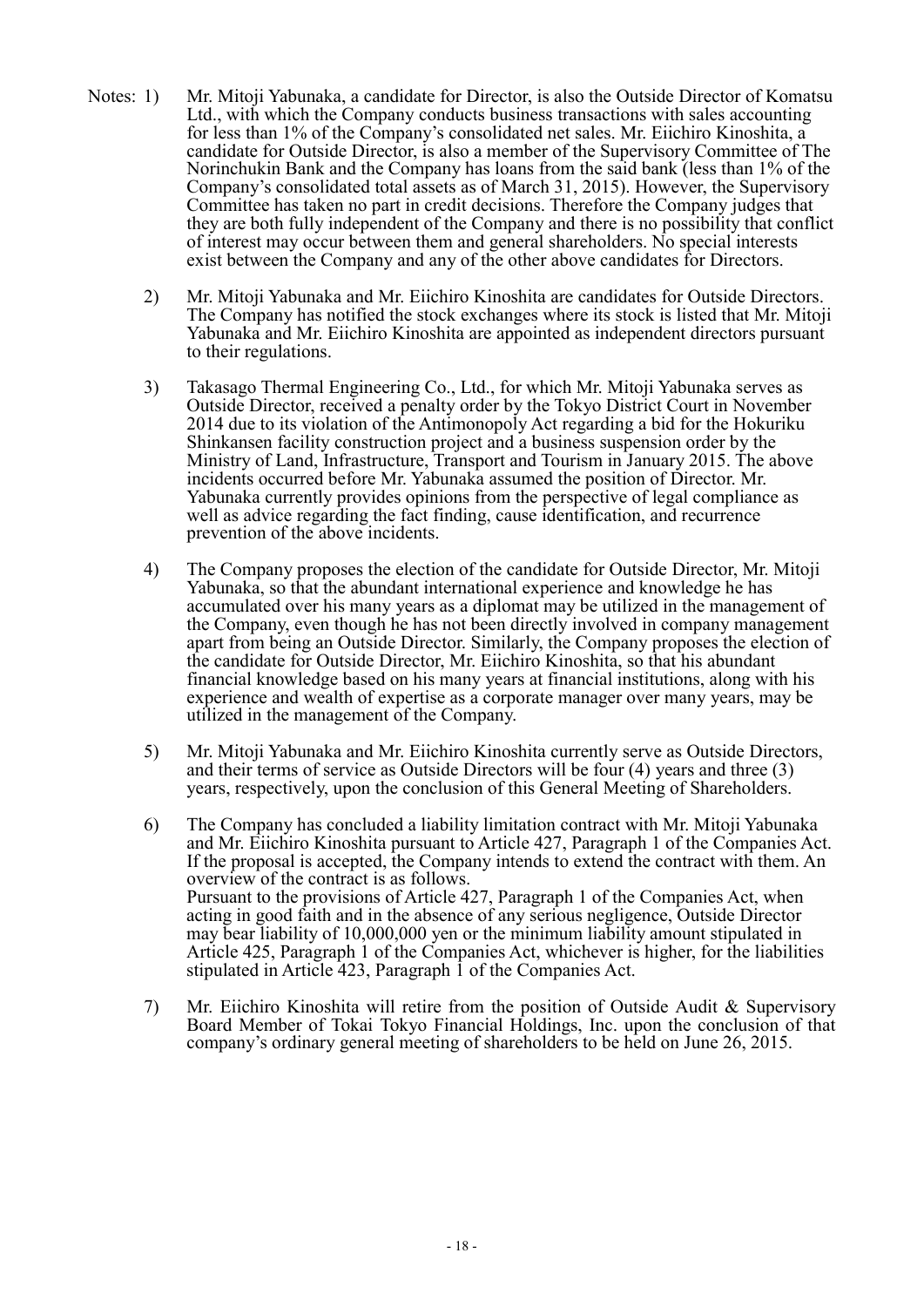### **Proposition 4:** *Election of two (2) Audit & Supervisory Board Members*

Audit & Supervisory Board Members Norio Tsutsumi and Jiro Noguchi will resign from their office upon conclusion of this meeting.

It is therefore requested that two (2) Audit & Supervisory Board Members be elected at this meeting.

The Audit & Supervisory Board has already given its prior consent to the submission of this proposition.

The candidates are:

| No. | Name<br>(Date of birth)                                               | Career summaries and positions in the Company<br>(Significant concurrent positions) |                                                               | Number of the<br>Company's<br>shares held |
|-----|-----------------------------------------------------------------------|-------------------------------------------------------------------------------------|---------------------------------------------------------------|-------------------------------------------|
|     |                                                                       | April, 1974                                                                         | Joined the Company                                            |                                           |
|     |                                                                       | July, 2001                                                                          | General Manager of Finance Group                              |                                           |
|     | Keisuke Yoshida<br>(November 11, 1951)<br>$\le$ Newly appointed $\ge$ | June, 2006                                                                          | Director, Executive Officer                                   |                                           |
|     |                                                                       | April, 2009                                                                         | Director, Managing Executive Officer                          | 71,044                                    |
|     |                                                                       | April, 2010                                                                         | Representative Director, Senior<br>Managing Executive Officer | shares                                    |
|     |                                                                       | April, 2014                                                                         | Director                                                      |                                           |
|     |                                                                       | June, 2014                                                                          | Adviser                                                       |                                           |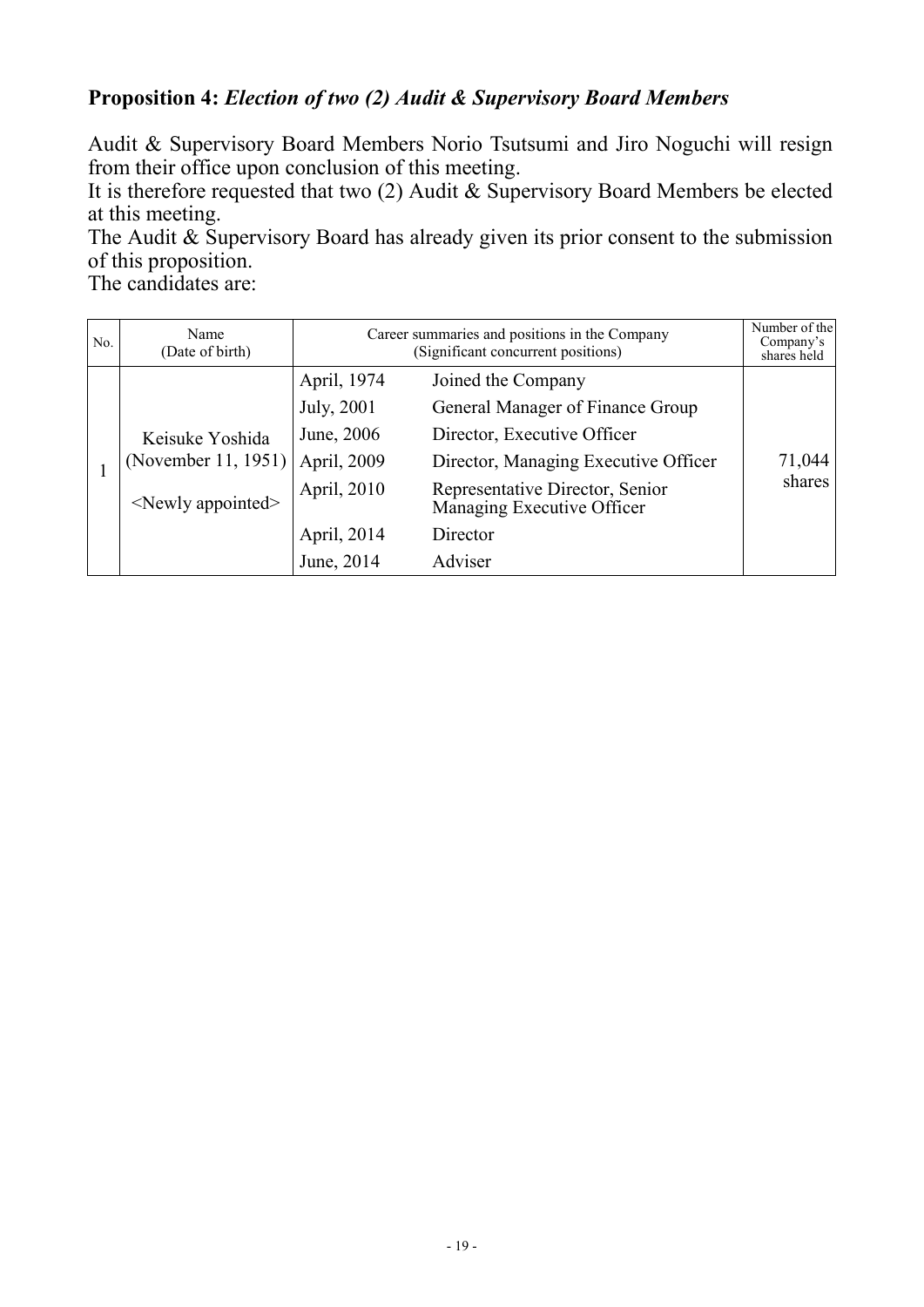| No.            | Name<br>(Date of birth)                                                                                                                                 | Career summaries and positions in the Company<br>(Significant concurrent positions) |                                                                                                                                                                                                                                                              | Number of the<br>Company's<br>shares held |
|----------------|---------------------------------------------------------------------------------------------------------------------------------------------------------|-------------------------------------------------------------------------------------|--------------------------------------------------------------------------------------------------------------------------------------------------------------------------------------------------------------------------------------------------------------|-------------------------------------------|
|                |                                                                                                                                                         | April, 1969                                                                         | Joined Kawasaki Heavy Industries, Ltd.                                                                                                                                                                                                                       |                                           |
| $\overline{2}$ | Toshikazu Hayashi<br>(December 3, 1946)<br><newly appointed=""><br/><outside &<br="" audit=""><b>Supervisory Board</b><br/>Member&gt;</outside></newly> | April, 2001                                                                         | Senior Manager, Engineering<br>Department 2, Industrial Plant<br>Engineering Division, Plant $\&$<br>Infrastructure Engineering Company of<br>Kawasaki Heavy Industries, Ltd.                                                                                |                                           |
|                |                                                                                                                                                         | April, 2002                                                                         | <b>Associate Officer</b><br>Senior Manager, Industrial Plant<br>Engineering Department, Power Plant &<br>Industrial Plant Engineering Division,<br>Plant & Infrastructure Engineering<br>Company of Kawasaki Heavy Industries,<br>Ltd.                       |                                           |
|                |                                                                                                                                                         | April, 2003                                                                         | Deputy General Manager, Power Plant &<br>Industrial Plant Engineering Division,<br>Plant & Infrastructure Engineering<br>Company of Kawasaki Heavy Industries,<br>Ltd.                                                                                       |                                           |
|                |                                                                                                                                                         | April, 2004                                                                         | <b>Executive Officer</b><br>Vice President of Plant & Infrastructure<br>Engineering Company, General<br>Manager, Power Plant & Industrial Plant<br>Engineering Division, Plant &<br>Infrastructure Engineering Company of<br>Kawasaki Heavy Industries, Ltd. | 0 shares                                  |
|                |                                                                                                                                                         | April, 2005                                                                         | Representative Director and President of<br>Kawasaki Plant Systems, Ltd.                                                                                                                                                                                     |                                           |
|                |                                                                                                                                                         | June, 2010                                                                          | Director of Kawasaki Heavy Industries,<br>Ltd. and Representative Director and<br>President of Kawasaki Plant Systems,<br>Ltd.                                                                                                                               |                                           |
|                |                                                                                                                                                         | October, 2010                                                                       | Representative Director and Senior Vice<br>President and President of Plant &<br>Infrastructure Company of Kawasaki<br>Heavy Industries, Ltd.                                                                                                                |                                           |
|                |                                                                                                                                                         | April, 2012                                                                         | Director of Kawasaki Heavy Industries,<br>Ltd. (Retired in June 2012)                                                                                                                                                                                        |                                           |
|                |                                                                                                                                                         | June, 2012                                                                          | Adviser of Kawasaki Heavy Industries,<br>Ltd. (Retired in June 2014)                                                                                                                                                                                         |                                           |

Notes: 1) Mr. Toshikazu Hayashi is a candidate for Outside Audit & Supervisory Board Member.

 2) The Company proposes the election of candidate for Outside Corporate Auditor, Mr. Toshikazu Hayashi, so that his abundant knowledge and considerable experience from many years of corporate management can be utilized to conduct effective audits of the management of the Company from an objective, external perspective.

 3) If the proposal is accepted, the Company intends to conclude a liability limitation contract with Mr. Toshikazu Hayashi pursuant to Article 427, Paragraph 1 of the Companies Act. An overview of the contract is as follows. Pursuant to the provisions of Article 427, Paragraph 1 of the Companies Act, when acting in good faith and in the absence of any serious negligence, Outside Audit & Supervisory Board Members may bear liability of 10,000,000 yen or the minimum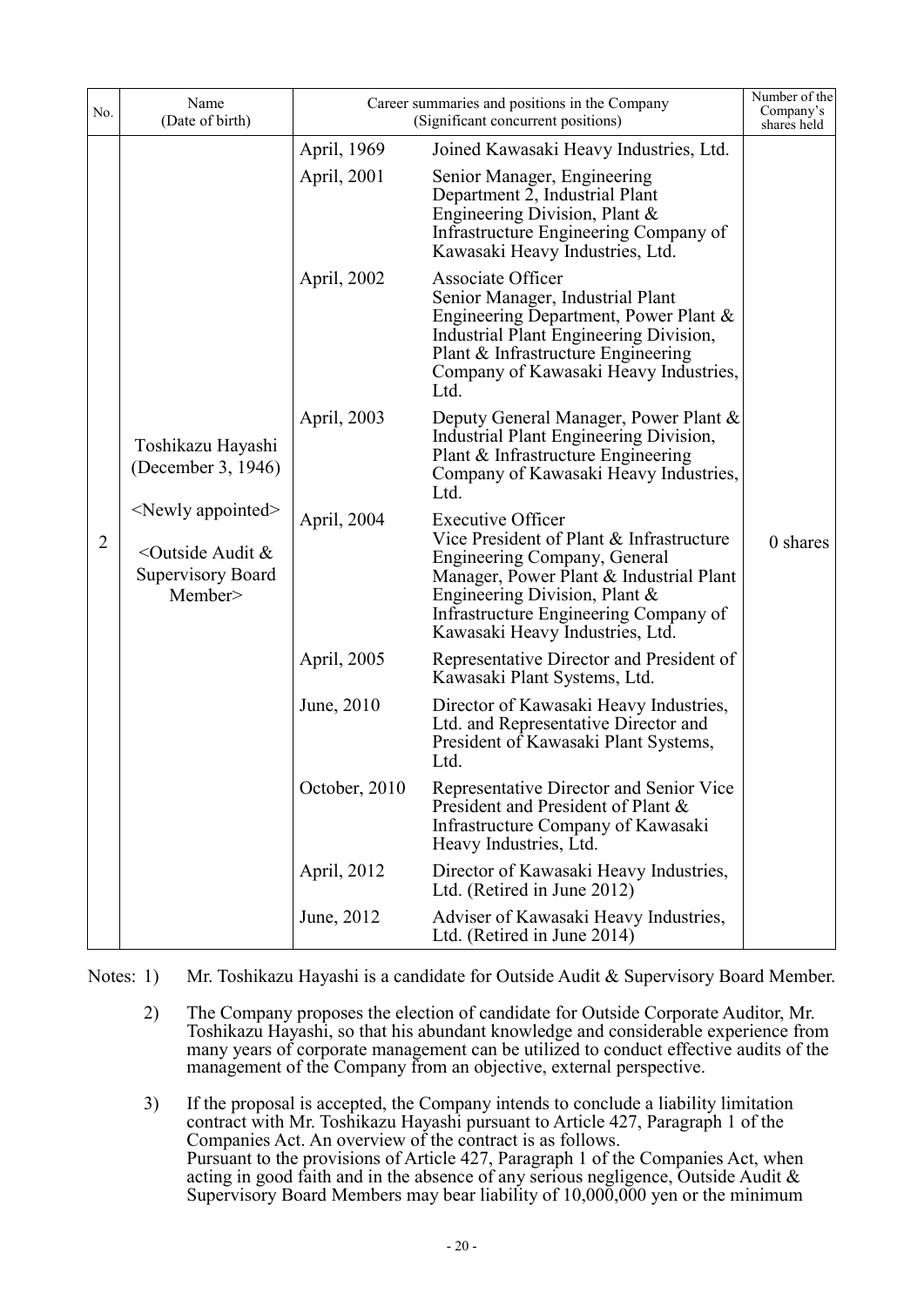liability amount stipulated in Article 425, Paragraph 1 of the Companies Act, whichever is higher, for the liabilities stipulated in Article 423, Paragraph 1 of the Companies Act. On the condition that Proposition 2 "Partial Amendments to the Articles of Incorporation" is accepted, the Company intends to conclude a similar contract with

Mr. Keisuke Yoshida.

Yoshida.

 4) Former Managing Director of the Company, Mr. Michio Oka is serving as Outside Corporate Auditor of Kawasaki Heavy Industries Ltd. (plans to retire from the office on June 25 this year), where Mr. Toshikazu Hayashi previously served. Mr. Takashi Torizumi, Director of the Company (plans to retire at the closing of this meeting) is a new candidate for Outside Audit  $\&$  Supervisory Board Member at the general meeting of shareholders of Kawasaki Heavy Industries Ltd. to be held on June 25 this year. The said company holds 3.50% of the voting rights of the shares issued by the Company that are held by Trust & Custody Services Bank, Ltd. (Kawasaki Heavy Industries, Ltd. retirement benefit trust account re-entrusted by Mizuho Trust & Banking Co., Ltd.). The Company holds 1.03% of the total issued shares of the said company. Business transactions take place between the Company and the said company but the aggregate value of such transactions is less than 2% of consolidated net sales of the Company. Also, Mr. Toshikazu Hayashi retired from the position of Director of the said company in June 2012. Therefore, the Company judges that he is fully independent of the Company and there is no possibility that conflict of interest may occur between him and general shareholders. On the condition that this proposal is accepted, the Company intends to designate him as independent directors based on the regulations of each of the securities exchanges on which the Company is listed, and provide the relevant notifications to each of these exchanges. No special interests exist between the Company and the candidate for Audit & Supervisory Board Member, Mr. Keisuke